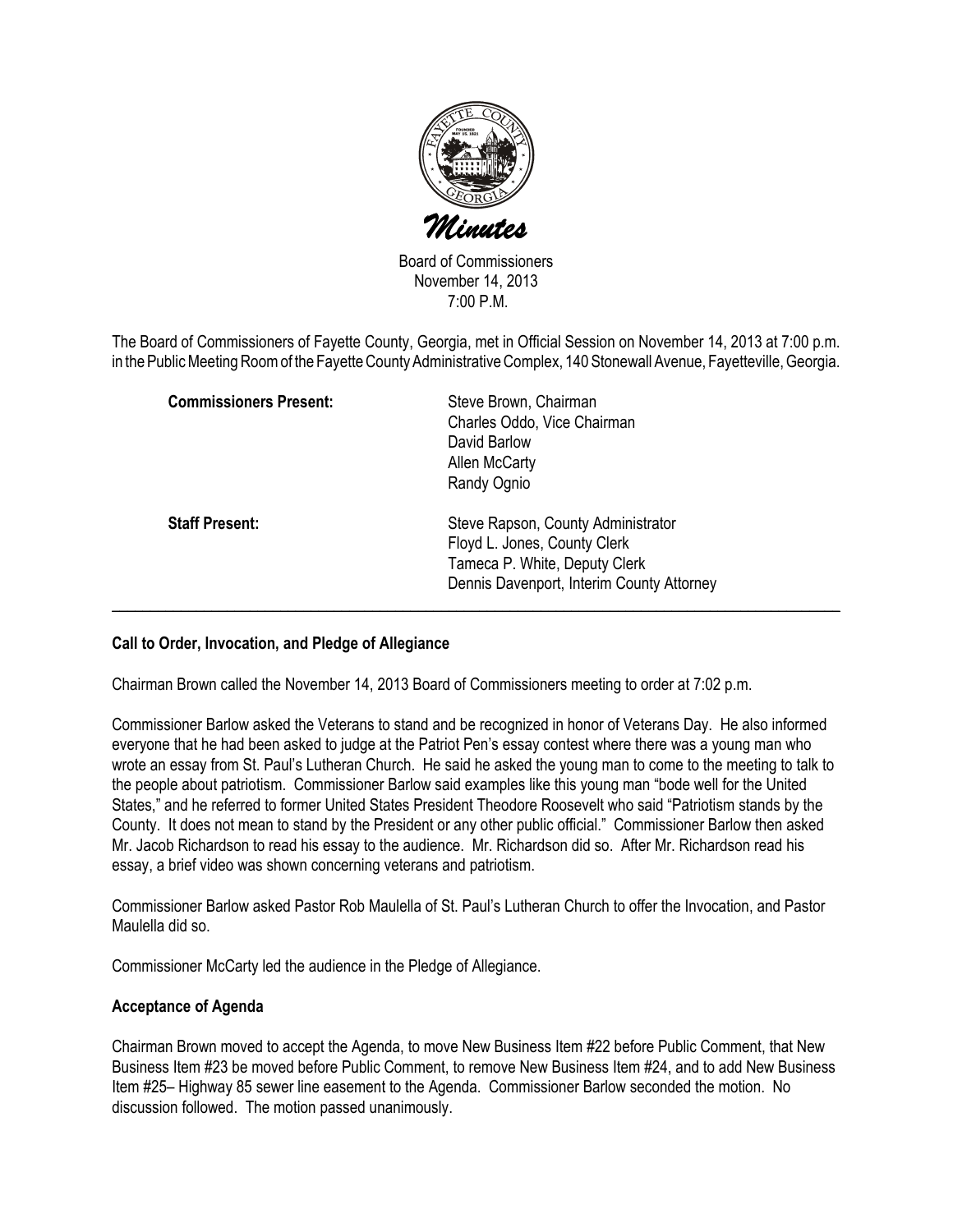#### PRESENTATION / RECOGNITION:

### 1. Recognition of the 7<sup>th</sup> Annual Chair-ity for The Children's Village at Christian City.

Commissioner Barlow presented the recognition of the  $7<sup>th</sup>$  Annual Chair-ity for The Children's Village at Christian City to Ms. Heidi Becker on behalf of the Fayette County Board of Commissioners. Ms. Becker showed a video about the  $7<sup>th</sup>$  Annual Chair-ity event, and commented about the need to contribute to children who need help. A copy of the request and recognition, identified as "Attachment 1", follows these minutes and is made an official part hereof.

### 2. Giving Thanks and Donating in Fayette County: Recognition of a few organizations in Fayette County that provide food and clothing donations and thanking them for their service to the community.

Commissioner Oddo recognized the following charitable organizations on behalf of the Fayette County Board of Commissioners:

Real Life Center: Mr. John Leake, representing the Real Life Center, said it was because of the Fayette County community that Real Life Center started more than ten years ago to provide a safe place for people from all walks of life; knowing that hard times can happen to anyone at any time. He said the main programs they offer are food, clothing, and financial assistance all with accountability, follow-up and encouragement. He spoke about the organization's involvement with Fayette's Biggest Food Drive, and he reported that about 400,000 pounds of food have been distributed this year throughout Fayette and Coweta Counties. He also spoke about the T-Shirts for Turkey's promotion that the organization just completed, and he reported that Real Life Center was able to distribute more than 900 turkeys to struggling families. He thanked Fayette County for being a community that helps those in needs.

**Bloom:** Ms. Angela McNulty, who serves on the Board of Directors for Bloom, said Bloom has been serving the Fayette County for more than 24 years. She told everyone that Bloom was formerly known as Fayette Youth Protection Homes, and that the organization went through a renaming. She stated that Bloom is very thankful for the support that it has had over the past years, and the decision to change the name took a long time and much prayer. She said the reason the name was changed was because the organization is now serving children from across Georgia; not just Fayette County. She reported that this year Bloom has served children in 28 counties throughout the state and that more than 350 foster children and more than 200 foster families that have come to shop at the Bloom Closet. She stated that through the generosity of the people of Fayette County, Bloom has given more than 32,000 items of clothing and shoes and backpacks and school supplies to kids in foster care. She said that at Bloom the heart and soul of every child matters, and that the organization works to give dignity and respect to the children. She explained that Bloom has three basic services: 1) eight children currently live in the Friday-Johnson Home, 2) the Bloom Closet, which was formerly known as Gracie's Closet, provides clothing and supplies to foster children and families with the idea of easing financial burdens on sponsored families, and 3) a foster parenting program where families and individuals are trained to be foster parents. She asked for donations to the Bloom Closet as the needs are great. She asked people to consider becoming a foster parent, or to volunteer at Bloom. She added that financial donations are always appreciated. She closed by quoting Nelson Mandela: "The measure of any society is in how it treats its children."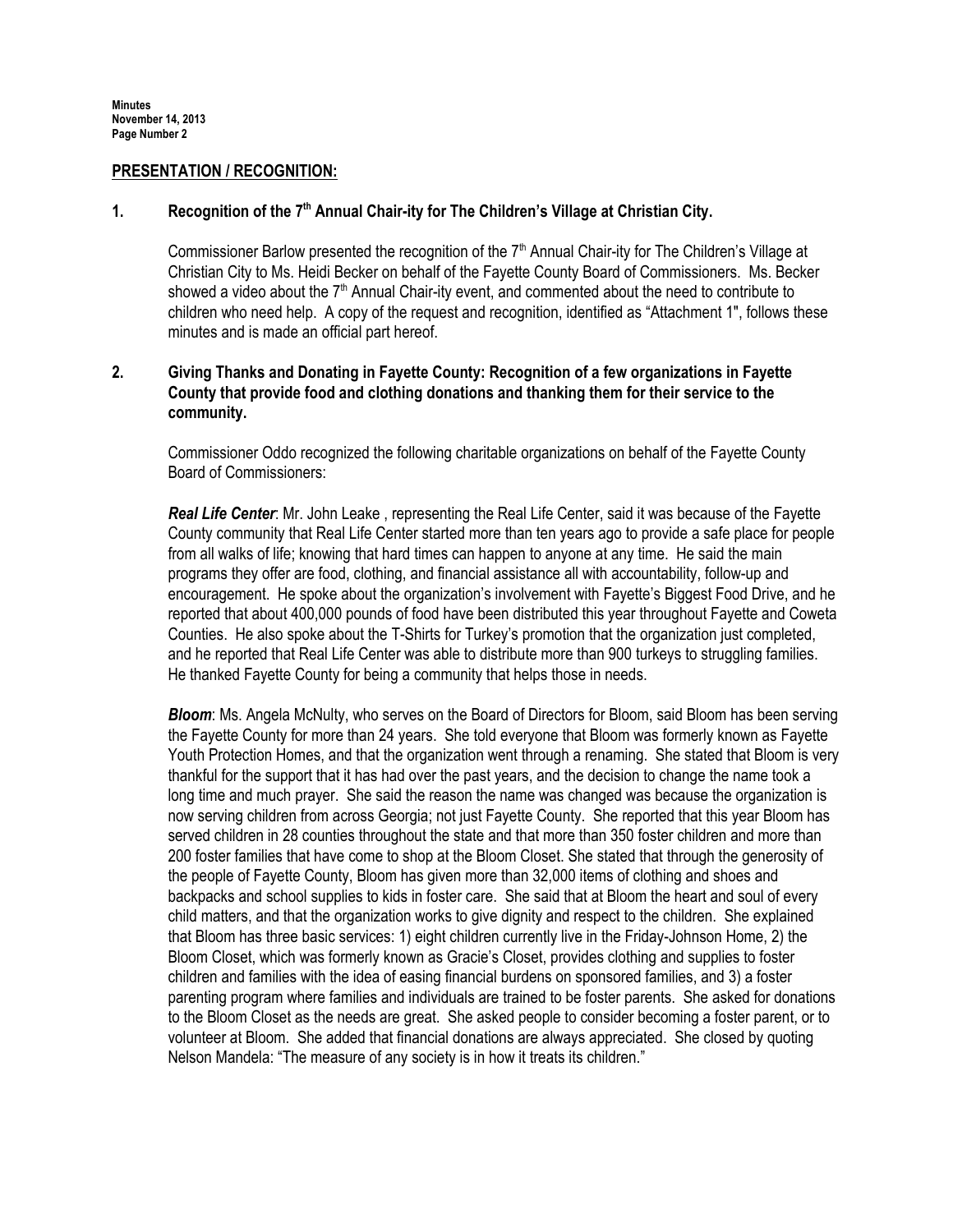**Fayette Samaritans:** Ms. Linda Ladd, representing Fayette Samaritans, stated that the organization was established in 1991 as an emergent crisis type organization. She said it is run solely by volunteers with no paid employees. She said the primary services include a food pantry, a food closet, and limited financial assistance for utilities and rent. She said that since they are a crisis organization, they are trying to keep a roof over the heads of children and to provide electricity. She asked for financial assistance, food items, and gently used clothing to help meet the need.

Grandparents and Kin Raising Children: Ms. Queen Gordy, representing Grandparents and Kin Raising Children, thanked the citizens of Fayette County for the recognition, and she presented members of the Board of Grandparents and Kin Raising Children to those in attendance. She explained that the name of organization changed from Grandparents Raising Children to Grandparents and Kin Raising Children because the scope was much larger. She said the Grandparents and Kin Raising Children was a nonprofit organization and was a benefactor of Bloom. She explained that they were not foster parents, that they did not receive any financial aid, and that the children were being raised often on a retirement income. She asked the community to help with financial support so that the children could experience cultural opportunities that they could not otherwise partake of due to limited finances.

Mid-West Food Bank was also recognized; however, the representative from the organization was unable to attend the meeting.

Chairman Brown encouraged Fayette's citizens to consider helping out each of the organizations. Copies of the request and of the certificates of recognition for each charitable organization, identified as "Attachment 2", follow these minutes and are made an official part hereof.

Commissioner Barlow asked Parks and Recreation Director Anita Godbee to stand and be recognized for her department's work with Special Olympics in Fayette County. He reported that Fayette County has the "number one rated Special Needs education in the State of Georgia." He thanked Anita, her staff, and the volunteers who make Special Olympics possible in Fayette County, and how the children smile as they participate in the programs.

## 3. Recognition of Fayette County Public Safety's Agreement with the Georgia Department of Public Safety and the Georgia Department of Transportation regarding the Open Roads Policy.

Chairman Brown asked Fire Chief David Scarbrough and the Deputy Sheriff on duty to come to the front of the room to be recognized. He reminded everyone that there is a lot of traffic congestion in metropolitan Atlanta, and that one thing that the Georgia Department of Transportation (GDOT), the Atlanta Regional Commission (ARC), and the Georgia State Patrol was trying to do was to work out a system to move vehicular accidents out of the right-of-ways as quickly and safely as possible. He told the audience that the Sheriff and Fire Chief had signed a resolution telling the GDOT, the State Patrol, and Governor's Office that Fayette County would work with them in their endeavor in what is known as the Georgia Open Road's Policy. A copy of the request, identified as "Attachment 3", follows these minutes and is made an official part hereof.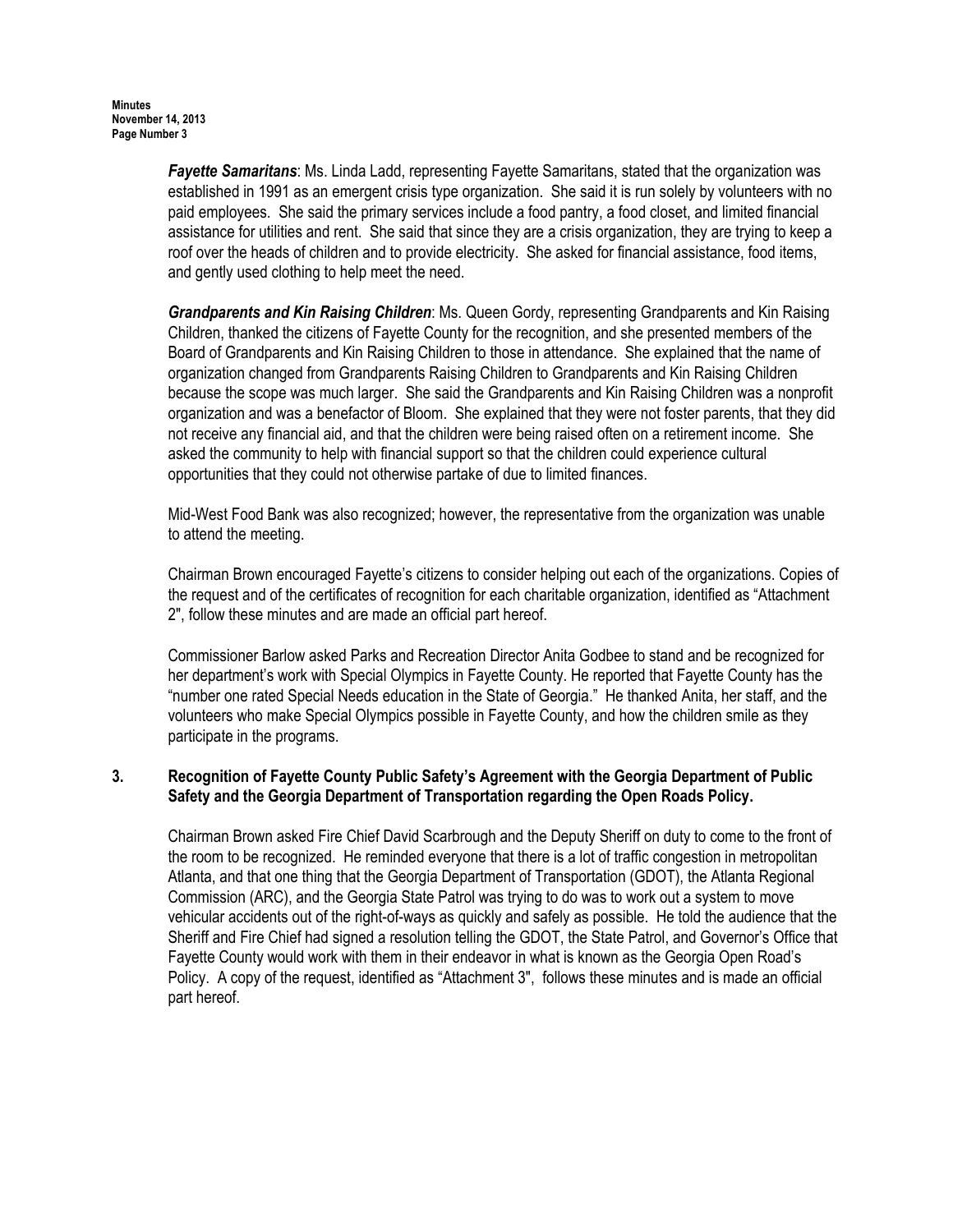### 4. Proclamation honoring a Fayette County couple who is celebrating their 50<sup>th</sup> Wedding Anniversary.

Chairman Brown and the Board honored Mr. Darrell Clay Hatton and Mrs. Karen Darlene Hatton who were celebrating their  $50<sup>th</sup>$  Wedding Anniversary. Mr. and Mrs. Hatton were married on November 16, 1963. They met while attending church in Arlington, Virginia and were married in Alexandria, Virginia at the Arlington Calvary Church of the Nazarene. The Hatton's have two children: Darla Lynn and Darren Keith. They have six grandchildren: Brittney Darlene (named after Grandma), Bradley Clay (named after Grandpa), Mira Elizabeth, Cole Robert, Chloe Pamela, and Clark Nathaniel. The Hatton's are anticipating their first great-grandchild in December. Mrs. Hatton said that to be married for fifty years requires keeping Christ first in the marriage and in life, and to never stop being who you are. Mrs. Hatton said that married couples must be tolerant of one another, patient, and kind to one another. Copies of the request and proclamation, identified as "Attachment 4", follow these minutes and are made an official part hereof.

Motion Concerning New Business Item #25: Chairman Brown moved to consider having New Business Item #25 to be heard prior to Public Comment. Commissioner McCarty seconded the motion. No discussion followed. The motion passed unanimously.

## PUBLIC HEARING:

5. Consideration of a transfer of the 2013 and 2014 licenses for the sale of alcoholic beverages (package sales of beer and wine) from Amir Shahzid, Eight Era, Inc. DBA BP Kenwood, located at 1866 North State Route 85, Fayetteville, Georgia, 30214, to John Carter, Park Avenue C-Store II, LLC., DBA Kenwood BP.

County Manager Steve Rapson informed the Board that all the paperwork is in order, and that Code Enforcement Officer Kathy Hobbs was present to answer questions if needed.

No one spoke in favor of or in opposition to this request.

Commissioner Oddo moved to accept the consideration of a transfer of the 2013 and 2014 licenses for the sale of alcoholic beverages (package sales of beer and wine) from Amir Shahzid, Eight Era, Inc. DBA BP Kenwood, located at 1866 North State Route 85, Fayetteville, Georgia, 30214, to John Carter, Park Avenue C-Store II, LLC., DBA Kenwood BP. Commissioner Barlow seconded the motion. No discussion followed. The motion passed unanimously. A copy of the request, identified as "Attachment 5", follows these minutes and is made an official part hereof.

6. Consideration of Ordinance 2013-20 amending the Fayette County Code of Ordinances, Chapter 20. Zoning Ordinance, regarding Article III. Definitions, Article V. General Provisions, Sec. 5-45. Standards for Telecommunications Antennas and Towers, and Article VI. District Use Requirements, Sec. 6-22. M-1 Light Industrial District and Sec. 6-23. M-2 Manufacturing and Heavy Industrial District.

Community Development Director Pete Frisina briefed the Board on this request. He stated that this request was basic housekeeping within the ordinance. He said the county has a request from a property owner to move a cell tower on the property, and it presented a new situation for the County since this had never come up before. He said this amendment would allow a person, for a period of time, to have an existing tower on their property, to build a replacement, and then once the Certificate of Occupancy is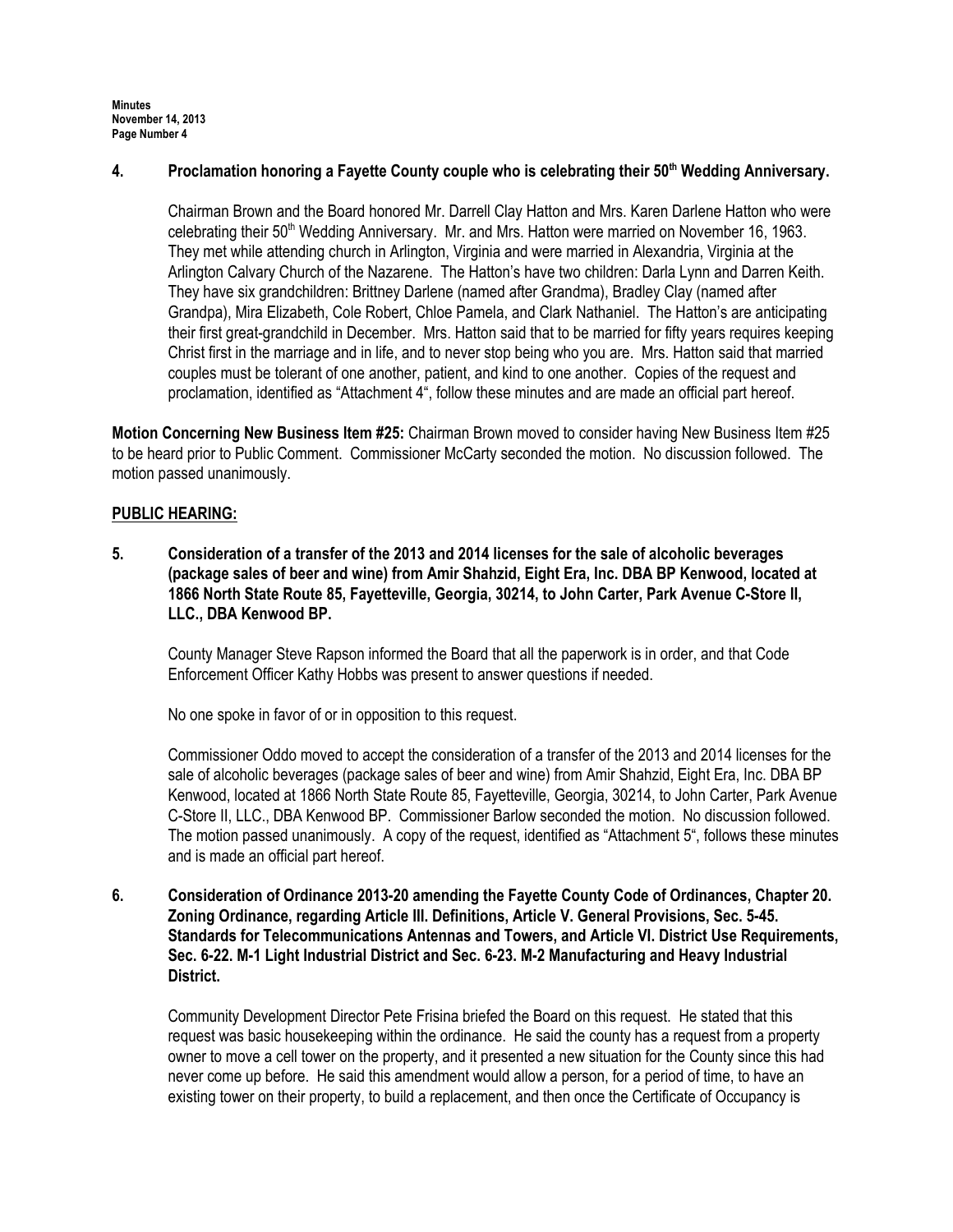issued for the replacement tower to give them 120 days to get it functional before they can dismantle the initial cell tower. Secondly, he explained the amendment would allow, within the M-1 and M-2 zoning districts, that the building heights are raised from 35 feet to 50 feet.

No one spoke in favor of or in opposition to this request.

Commissioner Ognio moved to approve Ordinance 2013-20 amending the Fayette County Code of Ordinances, Chapter 20. Zoning Ordinance, regarding Article III. Definitions, Article V. General Provisions, Sec. 5-45. Standards for Telecommunications Antennas and Towers, and Article VI. District Use Requirements, Sec. 6-22. M-1 Light Industrial District and Sec. 6-23. M-2 Manufacturing and Heavy Industrial District. Commissioner Oddo seconded the motion. No discussion followed. The motion passed unanimously. Copies of the request and Ordinance 2013-20, identified as "Attachment 6", follow these minutes and is made an official part hereof.

## PUBLIC COMMENT:

Mr. Ken Lindsey: Mr. Lindsay read a letter to the Board on behalf of Liberty Baptist Church–located at 1077 Highway 314. The following is a transcript of what he read:

Dear Fayette County Commissioners,

Thank you for your faithful representation of the citizens of Fayette County. The Commission, residents, and church members share a common commitment to preserve the health and safety of every family in Fayette County. On Wednesday, November 13, 2013, the members of Liberty Baptist Church of Fayette County, Georgia discussed the decision to zone two adult entertainment sex shops in our neighborhood. By unanimous vote, the members expressed deep concern. The north Fayette County area is a lovely family environment. Local schools are safe havens for children, the recently developed Kenwood Park provides our families with safe recreation. Our churches develop strong families and community values. Providing room for sex shops in our community invites crime, elicits sexual activity in an unsafe environment for the children and families of north Fayette County. We respect your efforts to limit sexually-oriented businesses, but the churches in the north Fayette community feel targeted. Liberty Baptist Church has been a strong contributor to a healthy and safe family community. The Commissions actions that target our neighborhoods with sex shops diminish these two aims. The members of Liberty Baptist Church ask you to represent all the families of Fayette County and to stand with us in providing an environment for healthy families in a safe community.

Sincerely,

Dr. Randy S. Wood

Mr. Lindsey added that his thought was "if you don't build a China shop, you wouldn't have to take the bull by the horns." The members of Liberty Baptist Church stood up in the audience in support Mr. Lindsey and the letter that he read into the record.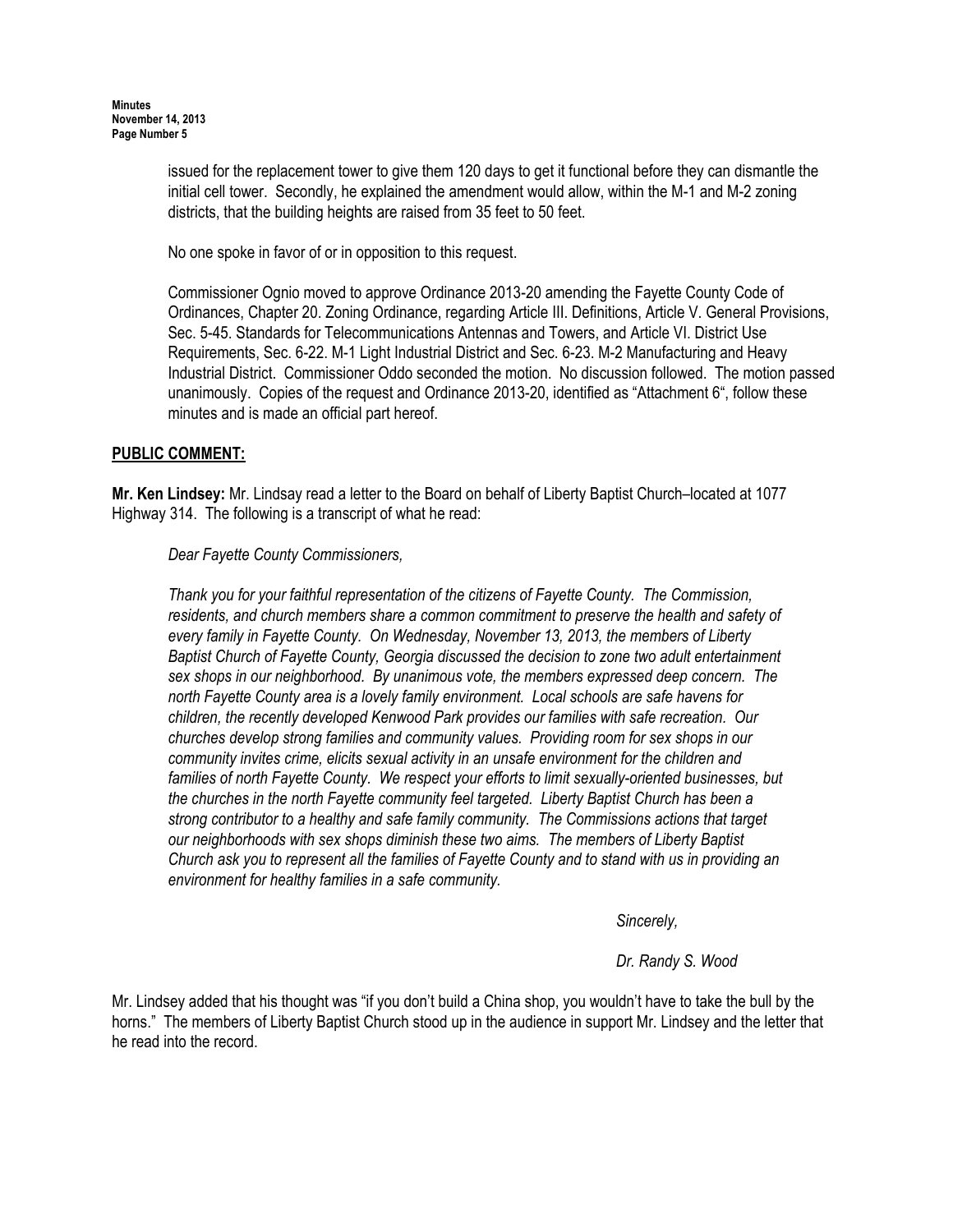Mrs. Laurie Klonoski: Mrs. Klonoski reminded the Board that she had spoken to the Board twice before in favor of the recently defeated Core Infrastructure SPLOST. She explained that the electorate's choice to deny the Core Infrastructure SPLOST may have caused devastation for two homes on Merrydale Drive. She said that prior to its defeat, the County's staff made a priority list of the infrastructure projects, and that her property was on Category I– those considered the most serious and in the most need of resolution. She said her problem was explained by the fact that when her subdivision was built in the early 1980s, the developer devised a slipshod for a stormwater drainage pathway that was totally unworkable. She said the developer and the County Engineer should have known better, but it was passed. She said that when he realized the possibility of future stormwater problems, the County Engineer signed a stamp on the property plat absolving the County of any responsibility for future drainage damage. She explained that at the time, the County already knew there were plans to build some homes near the older homes and on higher ground. Mrs. Klonoski said one option, albeit less profitable, would have been to leave the two lowest lying lots empty so that a drainage system could be worked out that would function properly. She said the County must reprioritize the infrastructure repairs they can afford. She hoped the County would have \$16 million with the passage of the Core Infrastructure SPLOST, but now the County must settle for a \$5 million bond. She understood that there are several dam projects would cost \$3 million of the \$5 million, and that the remaining money was not nearly as much for the remaining infrastructure repairs. She said she was worried that she may lose her spot as a Category I concern. She stated that the result of the poorly designed stormwater drainage paths is that her property gets all the drainage from scores of homes, causing an enormous ravine that is 75 feet wide and 25 feet deep. She said the ravine has further erosion with every rain. She reported that uprooted trees have fallen with the ravine and others have their entire root structures exposed. She stated that since Chairman Brown came to the property that, in addition to their yard sliding toward the ravine, the property has dramatic depressions in both the front and back yards. She told the Board that this problem would only get worse unless the County can come up with the \$125,000.00 that was estimated to make the repairs. Mrs. Klonoski said the consequences for her family, if there was no money or repair, would be horrendous since the values of their two homes are plummeting. She said she could not possibly sell her homes in that condition, and that the equity they hoped to earn as part of their retirement was nonexistent. She hoped the Board would understand why she was at the meeting, asking for help. She said her family does not have \$125,000.00 and cannot raise the money under any circumstances. She added that she should not have to raise the money since they did not cause the problem to begin with. She invited the entire Board of Commissioners to look at her property, saying the problem was pretty astounding when seen in person and that it would help the Board understand why she was so worried about it.

Mrs. Alice Jones: Mrs. Jones, vice-president of the North Fayette Community Association, said she was echoing the letter written by Liberty Baptist Church. She said she was concerned, and that many residents have called with concerns, about the proposed adult shops and businesses on the corridors of State Route 314 and Georgia Highway 85. She thought that some people thought about the issue at the October 24, 2013 Board of Commissioners meeting, and was told that this was publicized for public comment before a decision was voted upon. She thought that if the Board meant that the people were to read The Citizen newspaper, then the Board should know that her neighborhood does not receive The Citizen. She stated that there had been no prior communications with either her or anybody else, including Mr. David Brill who is the president of the North Fayette Community Association. She said the community was outraged, and she urged the Board to revisit its decision in order to find other locations to put adult oriented establishments. She thought the Board's decision was a disrespect to the community, and again asked the Board to revisit the issue. Secondly, Mrs. Jones spoke about the failure of the Core Infrastructure SPLOST project to pass, and she said her street in her subdivision was one of the identified Category I items on the proposed SPLOST list. She said her street floods badly when it rains because they are located in the lowest point of the subdivision. She urged the Board to revisit that issue and to include the issue in the County's budget for Capital Improvements and road improvements.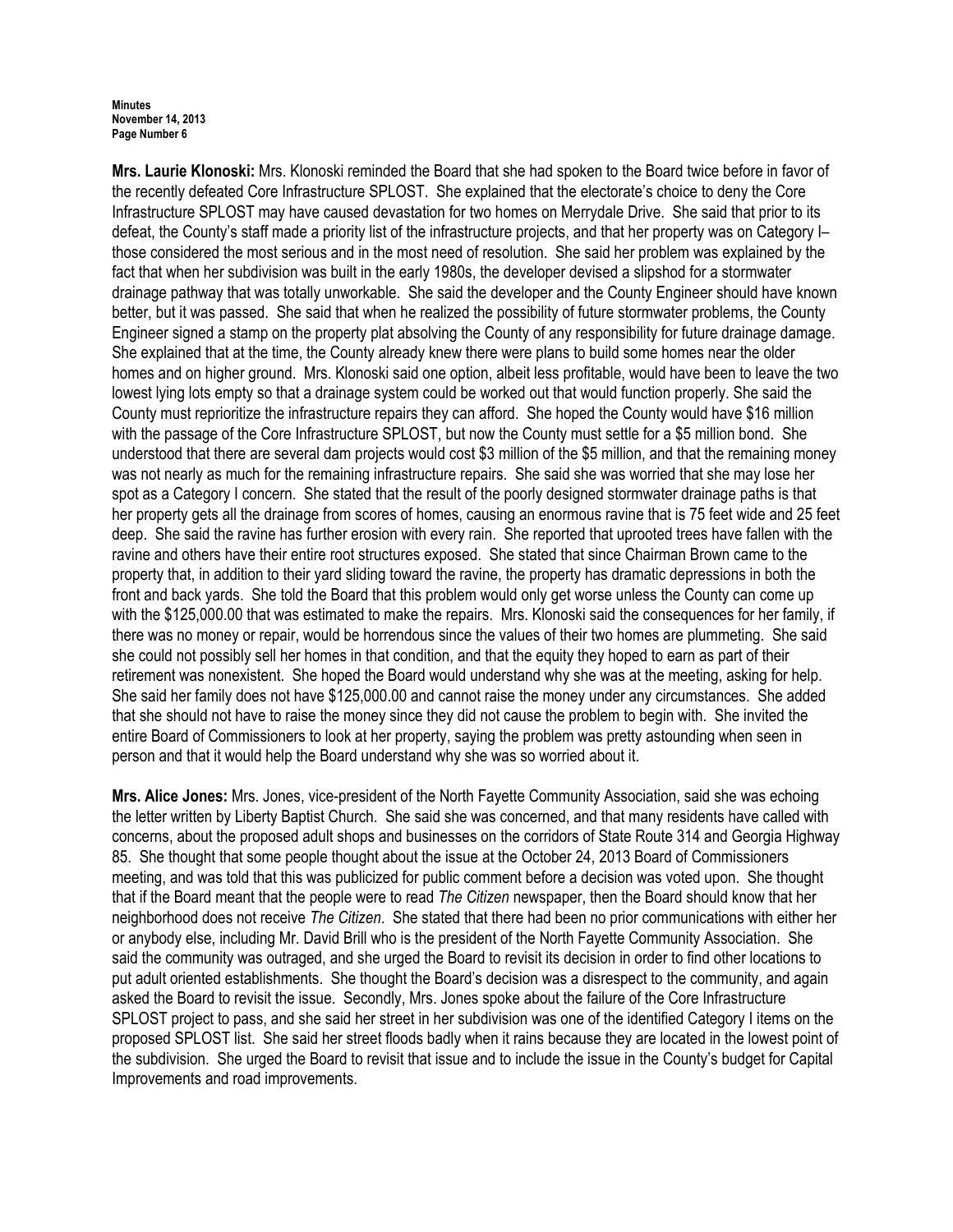Ms. Dorothy Herring: Ms. Herring said she was the President of the Northridge Homeowners Association, and that the homeowners in the Northridge community are caught between some bad things happening north of them in Clayton County where adult entertainment shops are located, and now with the potential of being closed in on the south with adult oriented shops. She said the community has already had several break-ins, and that the community is continually trying to guard its neighborhood and to keep it safe, and to keep the kids and adults in the neighborhood safe. She was hopeful that the Board would revisit the areas where it was potentially proposing for adult entertainment to determine if there is a way to help the citizens protect their property values. She said when a person is on the north end of the county, it is much easier for unsavory things to happen. She said her neighborhood has been very lucky and blessed to have the Sheriff's Office to come out since there have been several break-ins in the past month. She said the Sheriff's Office is watching the neighborhood and monitoring the neighborhood, but that the neighborhood would definitely need help from the Board of Commissioners in order to maintain the value and sanctity of their property. She said the people were looking toward the Commissioners to help in that endeavor. Ms. Herring said that she read that some of the places where the shops would potentially be located, and she asked, if by some chance someone decided to put an adult oriented shop on each of those three locations, what would the County be left with. She suggested that the County would be left with senselessness to their north and nothing much better south of them. She added that even though people think it may not happen, the possibility existed that it could happen, and that there is nothing in the legislation to protect the people and neighborhood from being a victim. She hoped the Board would revisit the issue, and know that on the north side, and especially with Northridge, the people needed the County's help. Ms. Herring stated that she also attends Olivet Baptist Church, and that the church is going through a major funding to build a bigger facility. She said the church was not going through that endeavor to be hemmed in by unsavory behavior around the church, and she asked the Board to keep that in mind.

Mr. Clay Crim: Mr. Crim, of Crim Development, spoke about New Business Item #25, and he corrected staff by saying the address is 1391 Highway 85 instead of 1381 Highway 85. Chairman Brown said this item would be readdressed at the end of the meeting. He also asked staff to verify the address and to ensure records are accurate.

Mr. Gary Hogart: Mr. Hogart said he was attending the meeting with other members from Liberty Baptist Church. He said that within the last year, he and his wife were fortunate and blessed to be able to move to Fayetteville, and that they had been looking forward to moving to Fayetteville for a number of years. He said it was always known that Fayetteville was a family-type of a city. He said this was the first time he had ever been to a Commissioners meeting, and he was very impressed with the very positive way that the meeting began and how people are allowed to speak. He thought the way the meeting was handled was awesome. He wanted the Board to know how he and others felt, namely, he was strongly opposed to those kinds of things that will demean the families in Fayette County. He spoke about how families are already in trouble today, and it seems that the only people who can do anything about stopping some of the issues are people like the Commissioners who are placed in elected positions. He said that the church prayed daily for the Commissioners and those in leadership so that they would make the right kinds of decisions. He informed the Board that the church was not angry at the Board, and instead was grateful to the Board for the opportunity to come and share how they feel. He appreciated how much the Board listens to the people, and he said the people would continue to pray that God would work in everyone's hearts so that the terrible trend of families breaking down could be stopped.

Ms. Debbie Feemster: Ms. Feemster, a member of Liberty Baptist Church and a member of the North Fayette Community Association, said many of the older members have great and valid concerns. She said they would like to know what means could be brought to the county to stop adult oriented businesses in Fayette County without picketing or without standing in the rain. She said the people have been in the community for years. She said she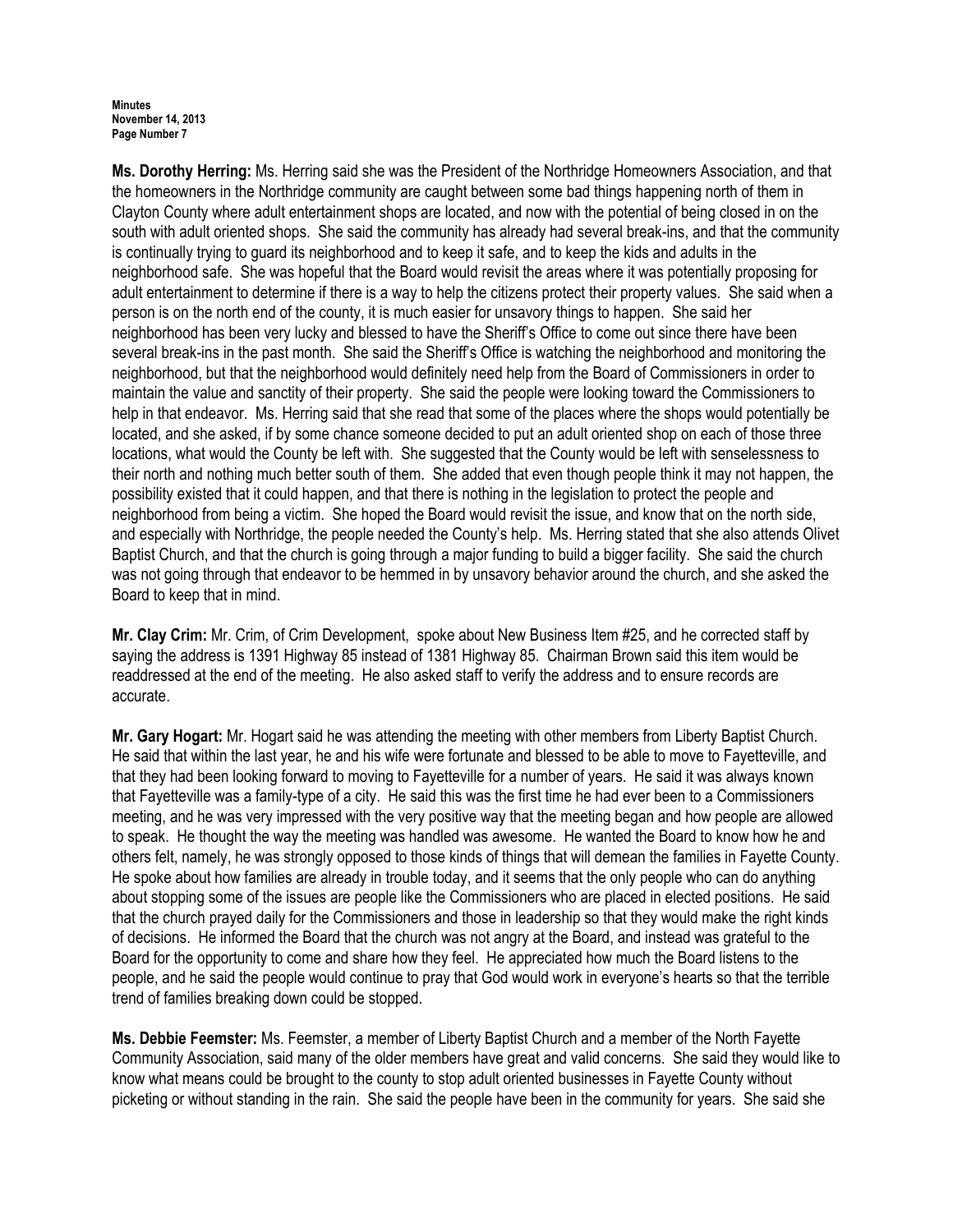and her husband raised their children in the Fayette community, and that while they are not afraid, many people are. She knew that the issue was advertised in the newspaper, and she suggested that the advertisement may have been very tiny; especially if it was not something the County wanted to reveal. She said the people were concerned with valid concerns since they are property holders, and that they need the Board's help. She stated that her family lived in Fayette County for twenty years, but that they are still young enough that they could move out if needed. She told the Board that many of the older people cannot move anywhere, so they need help to protect their property. She said the people wanted to know what provisions are available through the County to revisit the issue. She said the people are sitting back there and are wondering when the Board is going to address the issue. She asked the Board to let the people know what provision they have, and how can this issue be revisited, and how to get the issue on the Agenda. She asked if there needed to be a number of signatures, do the churches need to come together, do the communities need to come together, does a picket line need to be formed, or what needs to be done to get this back in front of the Board. She said the people needed to have answers tonight so that the people could start working on the issues.

Ms. Carla Hollins: Ms. Hollins, who lives in the southern part of Fayette County, said she came in support of her neighbors and friends in the north end of Fayette County. She said she read about the adult sex shops that were coming to Fayette community, and she understood that Fayette County has taken a proactive platform in order to try to contain some of the actions of some of the adult clubs. She said she understood the Board's intention, but her problem was that it seemed to be targeting the north end of Fayette County, and she thought that was unfair. She told the Board that she did not come to the meeting to speak, only to observe, but as she listened to the people speak that she understood what they felt. She suggested that if she were in their position she would feel the same way. She thought the people needed to come together as a county and try to address this issue together. She thought that the issue should be brought up again, and that a sampling should be taken from the county to try to come up with a collective solution to the issue. She suggested that the County needs to spread the love around, and that if people on the north side of Fayette County have to deal with the problem then the people on the south side should have to deal with it as well. She did not think it was fair to continue to dump on the north end of Fayette County because, at some point, that dump and waste will become so heavy that it will flush down into the south. She stated that those on the south side of Fayette County would have to support their neighbors to the north.

Mr. Johnnie Jones: Mr. Jones spoke about the ordinance that was passed at the October 24, 2013 Board of Commissioners meeting pertaining to adult oriented businesses. He said he listened intently to what was said and that he read about the decision. He proposed to the Board is to go back and delete the areas that would designated, remove them from the ordinance, because what the County needs is a definitive proposal that says "that if you want to locate these types of businesses they have to meet these criteria," and then, when they come and try to decide where they want to put the businesses, then they have to come to the Board with a place, then the community has a chance to fight against it. He suggested that if the Board has already designated a place for these types of businesses to go, then the Board has already helped them put adult oriented businesses into communities where they are unwanted. He thought that was a disservice to the people. Mr. Jones said he did not come to the meeting to make the issue one-sided, and he commended the Board for being proactive. He said his interest was in the north side of Fayette County, and that he noticed that there is a lot of much criminal activity trying to encroach into north Fayette County. He said one of the things he really appreciated was the Sheriff's Deputies who have deployed the license plate recognition devises that are on the trunks of Sheriff's vehicles, since they target people who are coming to the County who do bad stuff. Mr. Jones said he had a conversation with a South Fulton police officer who serves in the helicopter unit, and he asked if Fulton County had an agreement with Fayette County. He said the criminals from south Fulton are coming to Fayette County thinking they can get away with crime, and these are the things that he stays in tune with. He wanted to commend the Sheriff's Office and the Board of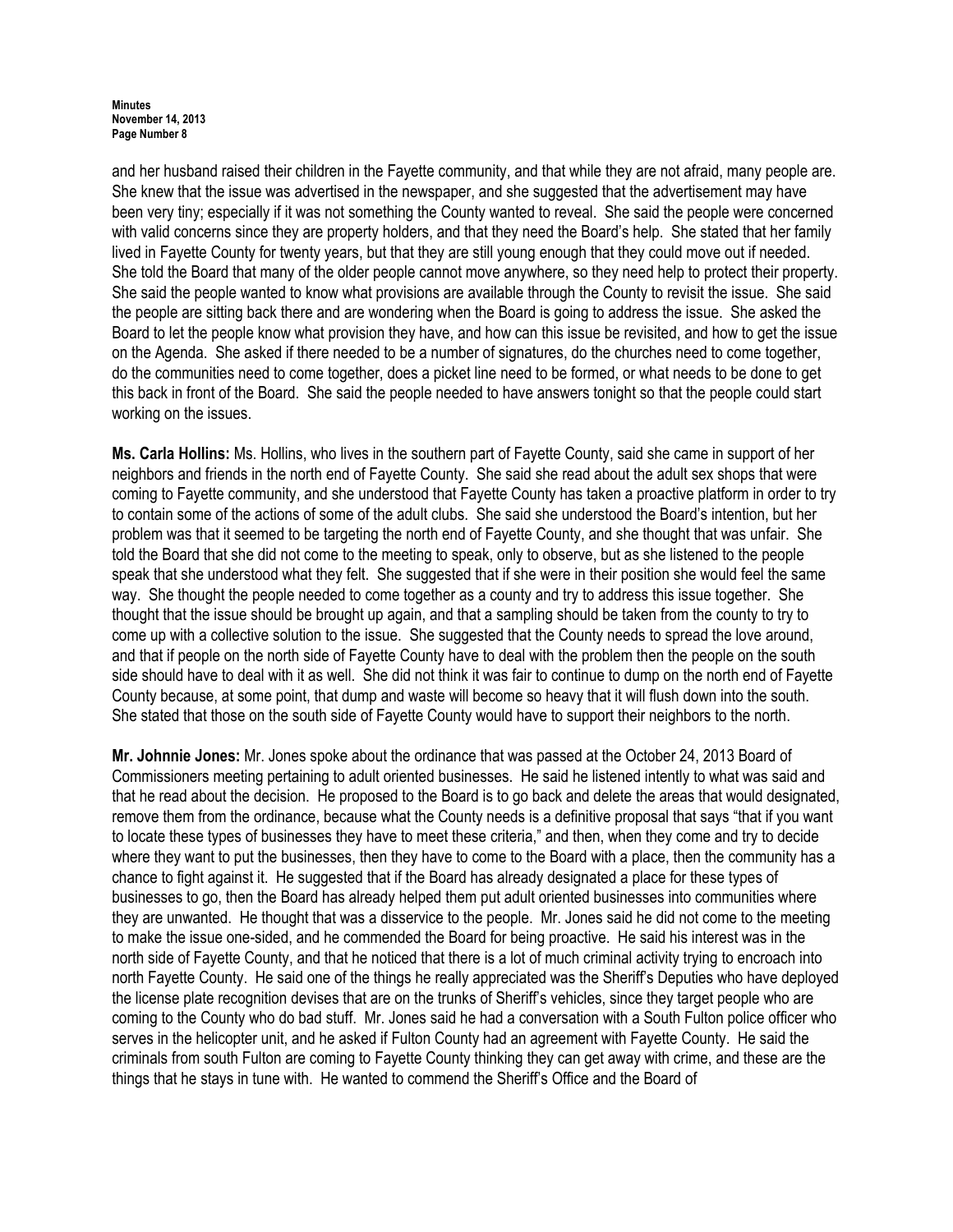Commissioners in the efforts to limit crime in north Fayette County. He asked the Board to revisit the adult entertainment ordinance and to eliminate the designation to designate any area. He suggested that if the Board was fearful of a lawsuit, then the Board would be sued one way or another.

# CONSENT AGENDA:

Commissioner Oddo moved to approve Consent Agenda Items 7-13. Commissioner Ognio seconded the motion. No discussion followed. The motion passed unanimously.

- 7. Approval of staff's request to purchase a custom lighting system that will replace existing peripheral lighting at the Historic County Courthouse, from Universal Concepts, in the amount of \$5,000.00, utilizing Project Contingency Funds. A copy of the request, identified as "Attachment 7", follows these minutes and is made an official part hereof.
- 8. Approval of staff's request to replace an existing postage machine with a Neopost IN-750 postage machine at the total first-year cost of \$11,265.00, and to transfer \$9,180.00 from Project Contingency funds to pay the unbudgeted balance of the cost. A copy of the request, identified as "Attachment 8", follows these minutes and is made an official part hereof.
- 9. Approval of staff's recommendation to accept monetary and non-monetary donations to the Department of Fire and Emergency Services totaling \$25,000.00. A copy of the request, identified as "Attachment 9", follows these minutes and is made an official part hereof.
- 10. Approval of a request from the Chanticleer Subdivision Home Owner's Association seeking authorization for the use of motorized cart travel on all streets within the subdivision in accordance with Chapter 10., Article III., Motorized Carts of the Fayette County Code.

Ms. Joy McElwaney, vice-president of the Chanticleer Subdivision Home Owner's Association, said this was the first she had heard of this issue and asked for clarity on the matter.

Community Development Director Pete Frisina reported that this request was submitted by Ms. Becky Bartell, president of the homeowners' association, who requested that the interior streets be approved for golf cart use. He explained that currently Fayette County has twenty-three subdivisions that have similar permission to drive golf carts on the street within the subdivision. He stated that the County would post signs at the entrances and exits saying golf cart use is not permitted outside of the subdivision. He stated that the County started giving this type of permission in the early 1990s, and that he was not aware of a problem occurring within the approved subdivisions that currently have these permissions.

Chairman Brown added that the county has strict requirements on who can drive a golf cart, how to drive a golf cart, and other requirements. Mr. Frisina agreed with Chairman Brown and emphasized that the permission would apply only for interior mobility within the subdivision. A copy of the request, identified as "Attachment 10", follows these minutes and is made an official part hereof.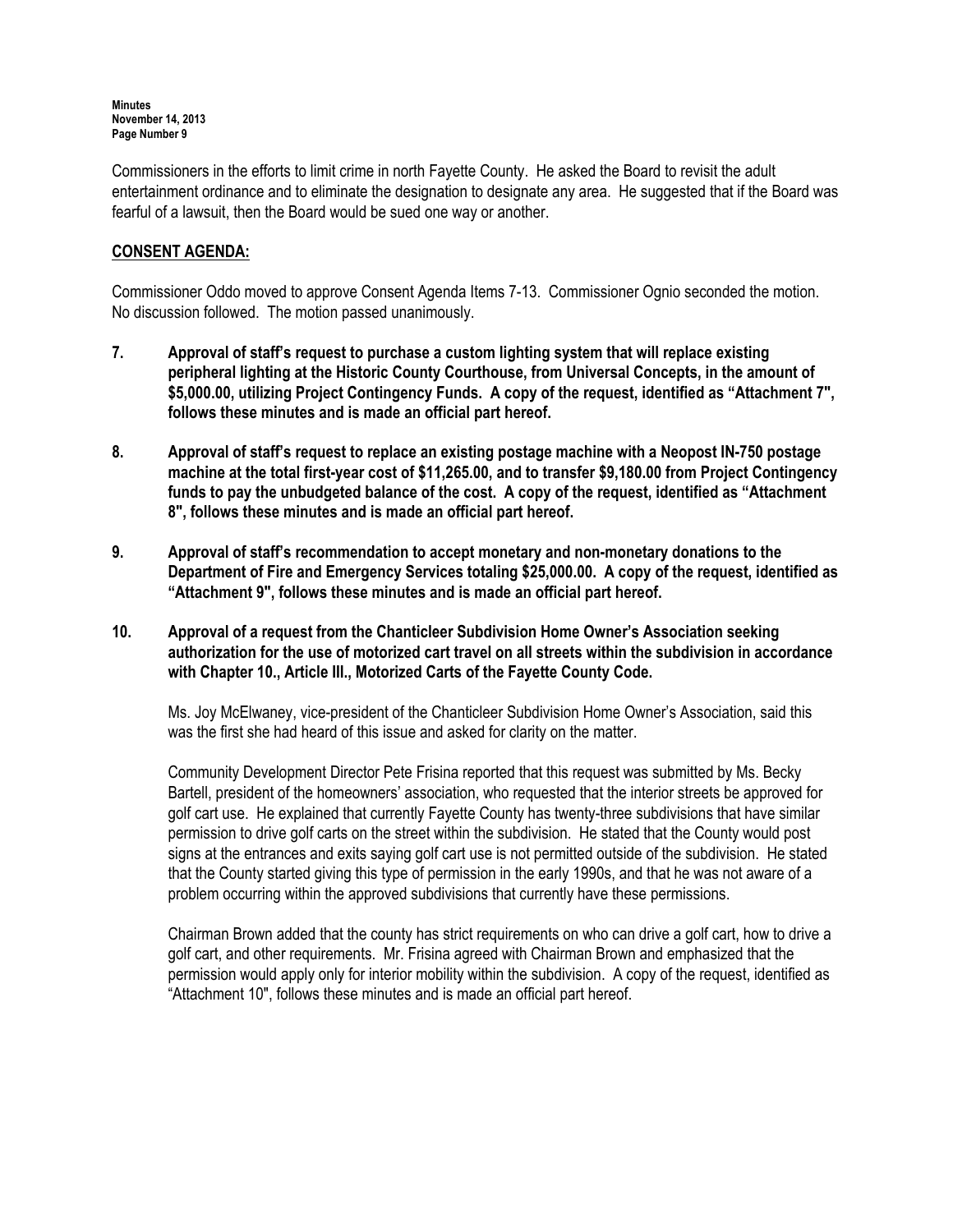- 11. Approval of Ordinance 2013-18 amending Chapter 12 Offenses and Miscellaneous, Article I in General, to include Sections 12-7 Disorderly Conduct; 12-8 Loitering and Prowling; and 12-9 Public Drunkenness; and to provide for enforcement of said regulations by law enforcement personnel. Copies of the request and Ordinance 2013-18, identified as "Attachment 11", follow these minutes and are made an official part hereof.
- 12. Approval of Ordinance 2013-19 amending Chapter 12 Offenses and Miscellaneous, Article IV Litter, to include Sections 12-91 through 12-98, to meet the mandated requirements of the Metropolitan North Georgia Water Planning District and to provide for enforcement of said requirements. Copies of the request and Ordinance 2013-19, identified as "Attachment 12", follow these minutes and are made an official part hereof.
- 13. Approval of the October 24, 2013 Board of Commissioners Meeting Minutes.

# OLD BUSINESS:

14. Consideration of staff's recommendation to adopt Ordinance 2013-14 amending the Fayette County Code of Ordinances, Chapter 5, International Property Maintenance Code, Section 302.4 Weeds, to include an allowable height of 14-inches, adding the exclusion of crops. This item was tabled by Commissioner Allen McCarty at the October 10, 2013 Board of Commissioners meeting.

Community Development Director Pete Frisina spoke about amendments made to Ordinance 2013-14 that were made after it was tabled at the October 10, 2013 Board of Commissioners meeting. He said the grass height had been raised from twelve inches to fourteen inches, and that verbiage was added for crops and associated provisions. He said staff took a spin at trying to rewrite the ordinance and placing it in a different section, but the interim county attorney reminded staff that there is a copyright over the material. He said staff was returning in an effort to fill in a blank that was left when the ordinance was adopted several years ago.

County Manager Steve Rapson added that staff was making this effort at the direction of the Justice System because the judges want a permissible height in the ordinance for enforcement purposes. Chairman Brown and Mr. Frisina added that grass more than fourteen inches high was due to someone not cutting their grass or in relation to vacant properties.

Commissioner McCarty commented "dare we write anyone a ticket for weeds over fourteen inches as long as the county has them over fourteen inches." He added that if the County wants to give citizens a ticket, then the County needed to fix its problems first. Chairman Brown thought that was fair.

Commissioner Barlow said he had a copy of a book entitled International Property Maintenance Code, and that on page nine, Section 302.4 it reads: "All premises and exterior property shall be maintained free from weeds or plant growth in excess of "jurisdiction to insert height in inches."" He said the Code was intended to be a reference, and then the County selects the inches that will go in the code. He said the County was required to set the height but for approximately ten years this ordinance has been absent the "inchindicator." He stated that in a couple of cases where the County's law enforcement has tried to get someone to comply, there was an opportunity where a homeowner hired an attorney, and the attorney proved to the Court and the County that because there was no inch designation the County could not enforce the ordinance. He stated that the County was basically housekeeping an ordinance that has been on the books for ten years that was not able to be enforced. He said this language was coming from the International Code Book that is used as a guideline for all counties.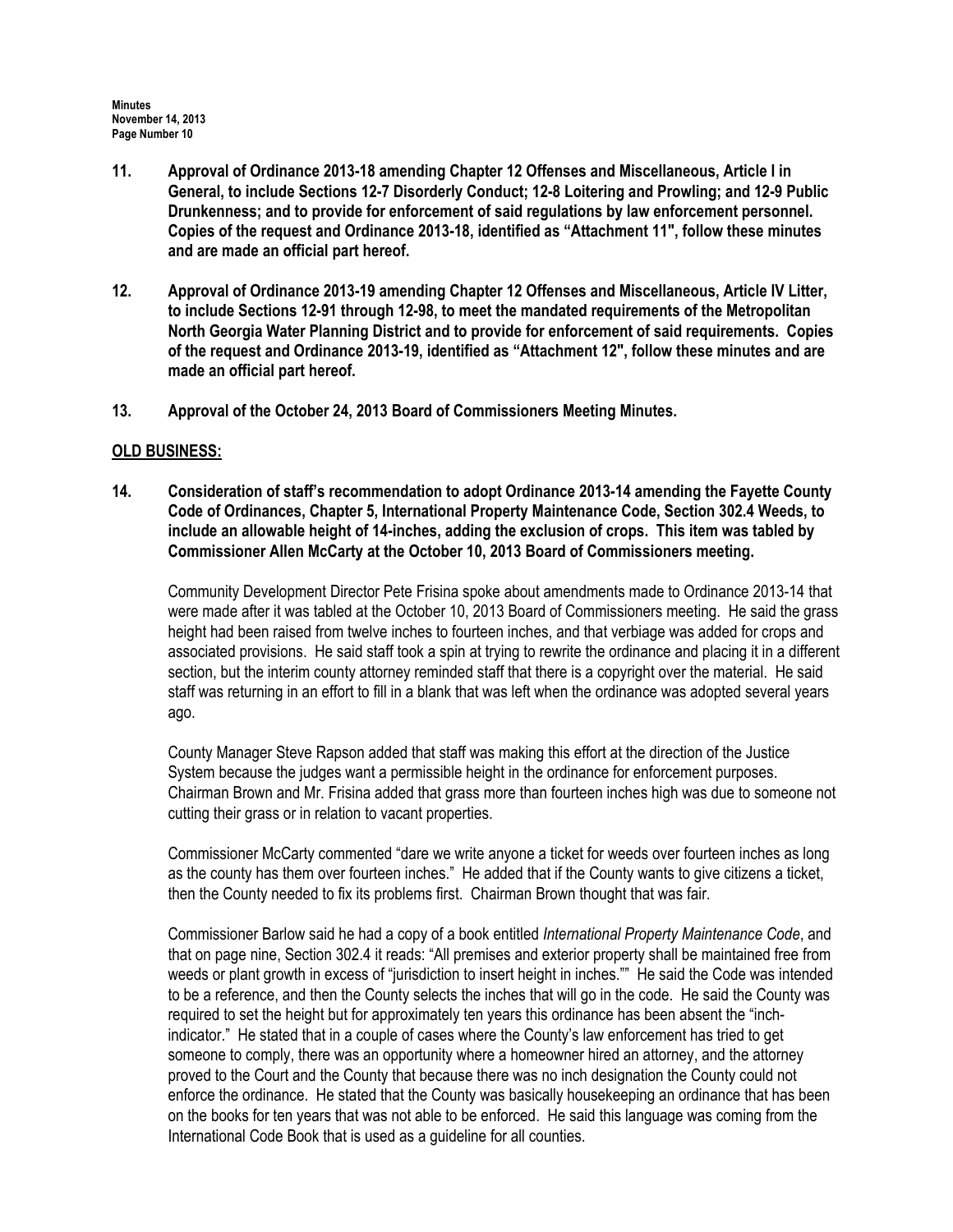Chairman Brown moved to approve staff's recommendation to adopt Ordinance 2013-14 amending the Fayette County Code of Ordinances, Chapter 5, International Property Maintenance Code, Section 302.4, Weeds, to include an allowable height of 14-inches, adding the exclusion of crops. Commissioner Barlow seconded the motion.

Ms. Linda Sandwich asked the Board to clarify "what this puts us on the hook for and what kind of enforcement is there." She also asked if the code would imply where specific areas of property such as private property or public property. Chairman Brown replied that it would cover everything. He stated that the ordinance has been on the books for some while, but the problem was that when the ordinance was adopted the height of the grass was not inserted. He said the County has been taking people to court based on this ordinance, and a judge finally called the county on the ordinance saying "You've got to put something in there; a measurable increment in order for this to be enforced." He proposed that if a neighbor just quit cutting their grass and it gets to fourteen inches or above, then the neighbor would be applicable for a citation. He said the way this is discovered by the County is generally by a neighbor calling Code Enforcement.

Ms. Eloise Delaine reported that she has called Fayette County for her neighbor's yard that has not been cut for three years. She said as she called the Marshal's Office, she was informed that they did not have someone to enforce the code, and she was passed from one department to another. She asked, once the neighbor has been cited, how long would the neighbor have to cut the yard.

County Manager Steve Rapson replied that the County would give the violator a period of time to correct the problem. Code Enforcement Officer Kathy Hobbs replied that once Code Enforcement is notified a citation is issued with a court date. She stated that if they go to court they could be fined and would be given an amount of time to cut their grass and they will be on probation with the court until such time that the grass is cut.

Ms. Delaine replied that her neighbor's yard was checked, that she did get a notice, that she cut half of the yard. Chairman Brown replied that if a citizen was not satisfied with anything the county was doing, then call one of the commissioners and there would be immediate conversation with staff. Officer Hobbs clarified that if there is a fence in the backyard, and if the officer is not able to visually see the property, then there are privacy laws that prevent officers from going into a fenced area.

The motion to approve staff's recommendation to adopt Ordinance 2013-14 amending the Fayette County Code of Ordinances, Chapter 5, International Property Maintenance Code, Section 302.4, Weeds, to include an allowable height of 14-inches, adding the exclusion of crops passed 4-1 with Commissioner McCarty voting in opposition. Copies of the request and Ordinance 2013-14, identified as "Attachment 13", follow these minutes and are made an official part hereof.

#### NEW BUSINESS:

# 15. Consideration of staff's request to award the bid for construction of the Emergency Operations Center to Atlantic South Construction, Inc., in the amount of \$785,400.00, utilizing funding from 37530930-541320 2930C.

Fire Chief David Scarbrough reported that some time ago, staff received a federal grant for \$1 million to build an Emergency Operations Center. He said it took time to develop the plan and to constantly re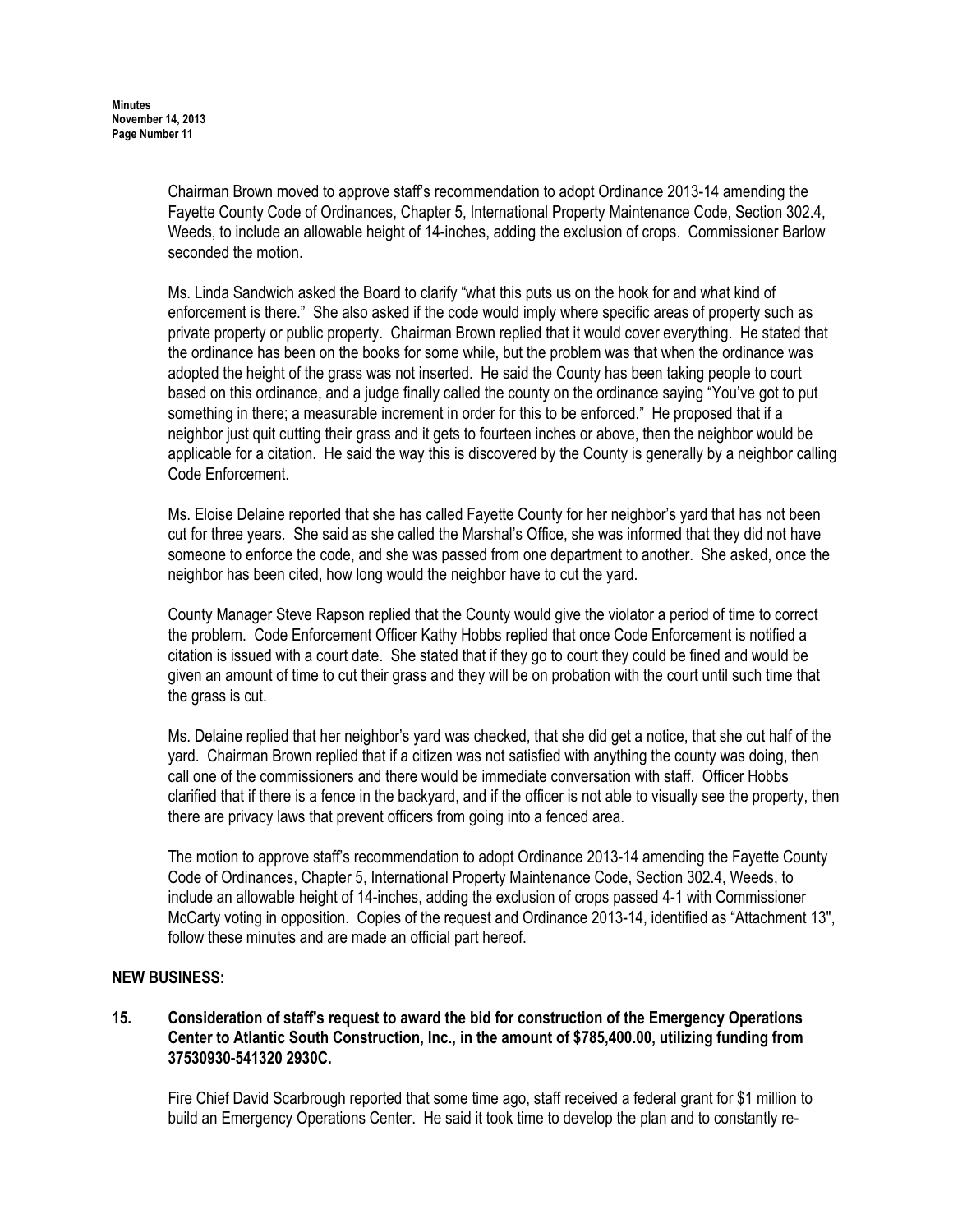evaluate it. He said staff has put the Emergency Operations Center out to bid, that there were eleven proposals received, and he asked for the Board to award the low bid in the amount of \$785,400.00 utilizing federal funding which is the money that will go into the capital fund. He stated that staff hoped to have the facility built and operational sometime next year around July or August.

Chairman Brown added that the County did receive a very sizeable grant from the Georgia Emergency Management Agency (GEMA) saying they would pay for the Emergency Operations Center. Chief Scarbrough agreed saying that it was a \$1 million dollar grant but that GEMA gets to keep \$50,000.00 of the grant money. Chairman Brown credited Fire and Emergency Services' staff for doing a fantastic job of pulling in the grants, and the funding is a result of staff's effort. He stated that the County would be getting a first-class facility that has to withstand natural disasters so that emergency communications could still be provided in the event that something goes wrong. Chairman Brown said the county currently does not have an Emergency Operations Center since the Emergency Command is in the second story of the Administration Building, which is a retail shopping center that was converted into a government building. He stressed that when a tornado comes then the entire second floor is going off with it, along with the command staff. He said the beauty of having an Emergency Operations Center is that there will be people in place who can protect the citizens, and he said the effort was owed to Fire and Emergency Services staff that brought in the grant.

Commissioner Oddo moved to approve staff's request to award the bid for construction of the Emergency Operations Center to Atlanta South Construction, Inc., in the amount of \$785,400.00, utilizing funding from 37530930-541320 2930C. Commissioner McCarty seconded the motion.

Commissioner Barlow asked Chief Financial Officer Mary Parrott if she had verified the account number as read. Mrs. Parrott replied that the account number was correct, and that the funds had not yet been received by the County.

 The motion to approve staff's request to award the bid for construction of the Emergency Operations Center to Atlanta South Construction, Inc., in the amount of \$785,400.00, utilizing funding from 37530930-541320 2930C passed unanimously. A copy of the request, identified as "Attachment 14", follows these minutes and is made an official part hereof.

# 16. Consideration of staff's recommendation to award a contract to CH2M Hill (Engineer of Record for the Water System) as outlined under Task #1 (Eng. Svc 90-Day-NTE) in the amount of \$312,300.00 and Task #2 (Attached-Regulatory/CIP-Hrly Rate) in the amount of \$26,250.00, and for the County Manager to execute said contract and related documents.

County Manager Steve Rapson said this request was a follow-up to the approval for the CH2M Hill contract. He stated that there were actually two contracts that staff was asking the Board to adopt. He said the first contract was a fixed-base contract that was outlined as Task #1. Mr. Rapson said he may have beat up on Mr. Frank DeStadio of CH2M Hill a little bit in order to lower the cost, but basically there was negotiation to get the rates to get to the \$312,300.00. He explained that Task #2 was a separate contract based on an hourly rate. He asked for approval for both contracts.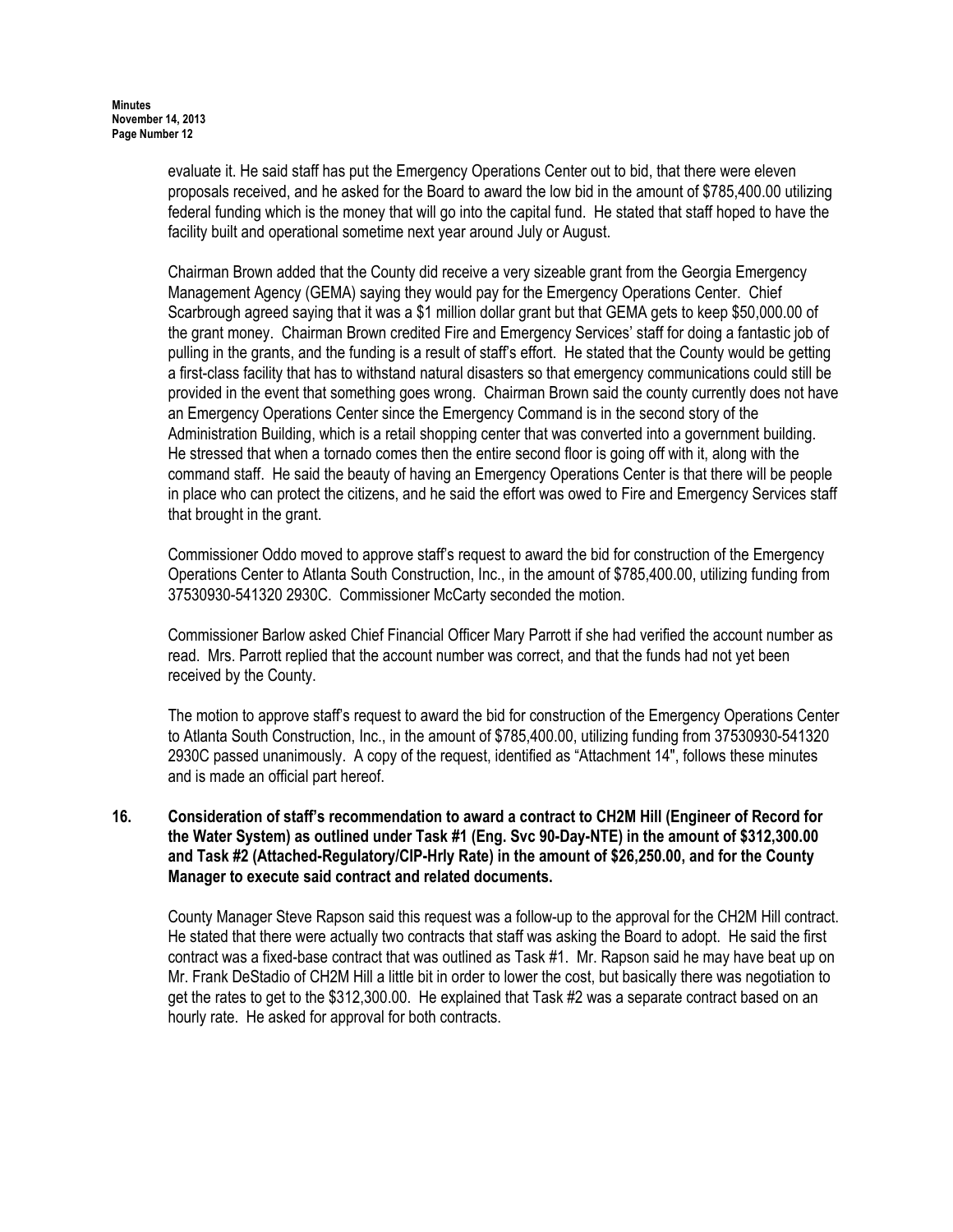Chairman Brown reminded everyone of the recent problems with the Water System, that the Board has taken ownership of the problems and continues to work on the problems, and that CH2M Hill is one of the best water engineering firms in the United States. He said the County went after CH2M Hill because they were the best and because it wanted to solve the problems.

Mr. Frank DeStadio, representing CH2M Hill, said his firm was pleased to be awarded this contract. He said he wanted to be clear that CH2M Hill resides in Fayette County, that he and his wife and his grandchildren live in Fayette County, and that they certainly do not want to be just a vendor, but instead want to be a partner. He said CH2M Hill intended to work long and hard to guarantee its partnership to the County.

Commissioner Barlow moved to approve staff's recommendation to award a contract to CH2M Hill (Engineer of Record for the Water System) as outlined under Task #1 (Eng. Svc. 90-Day-NTE) in the amount of \$312,000.00 and Task #2 (Attached-Regulatory / CIP-Hrly Rate) in the amount of \$26,250.00, and for the County Manager to execute said contract and related documents. Commissioner McCarty seconded the motion. No discussion followed. The motion passed unanimously. Copies of the request and contracts with CH2M Hill, identified as "Attachment 15", follow these minutes and are made an official part hereof.

## 17. Consideration of staff's recommendation to adopt Ordinance 2013-17 amending Chapter 14 Recreation and Parks of the Code of Ordinances for Fayette County, Georgia.

Parks and Recreation Director Anita Godbee stated that the current ordinance located in Chapter 14 of the Code of Ordinance applies only to water parks. She stated that staff and the Recreation Commission recommended an amendment to the code and to add to the General Section of the Ordinance the Policy and Procedures that have been employed for years into the code. She also asked the Board to change the penalty of the violation in the water parks to be in alignment with the penalty for all ordinances in the Fayette County Code of Ordinances.

Commissioner Ognio pointed out that there are several parts of staff's recommendation that really bothered him such as the part about changing clothes. He suggested that there were no real exceptions in the language, and he knew from experience that those at the parks may change their shirts. He thought the recommendations could create an issue. He understood that people needed to use common sense, but some people do not use common sense and they could be charged with a misdemeanor changing their shirt. He said when he coached that there would be many times when he rushed from work to coach, and he would change his shirt in the parking lot. He suggested that these are the kinds of things that he did not want to come into effect and make everybody a criminal. He said he wanted to put this recommendation off until the issues were addressed. He understood those changing areas were available, but that there were times when changing shirts in a hurry to play a game would occur and that the County would not want to make somebody a criminal simply for changing a shirt. Commissioner Ognio added that he had another issue with restricting people from flying remote control planes, and he suggested that if someone was flying a plane on an empty football field that had no signs prohibiting such activity, that the person could be charged with a misdemeanor. He said they were issues that should be better defined. Ms. Godbee replied that the county would use common sense in these matters. Commissioner Ognio agreed, but he added that once everyone was gone and others come into the County that they may not use common sense. He stressed that the County needed to make the law clear, and he suggested that this item needed to be tabled until the issues are corrected.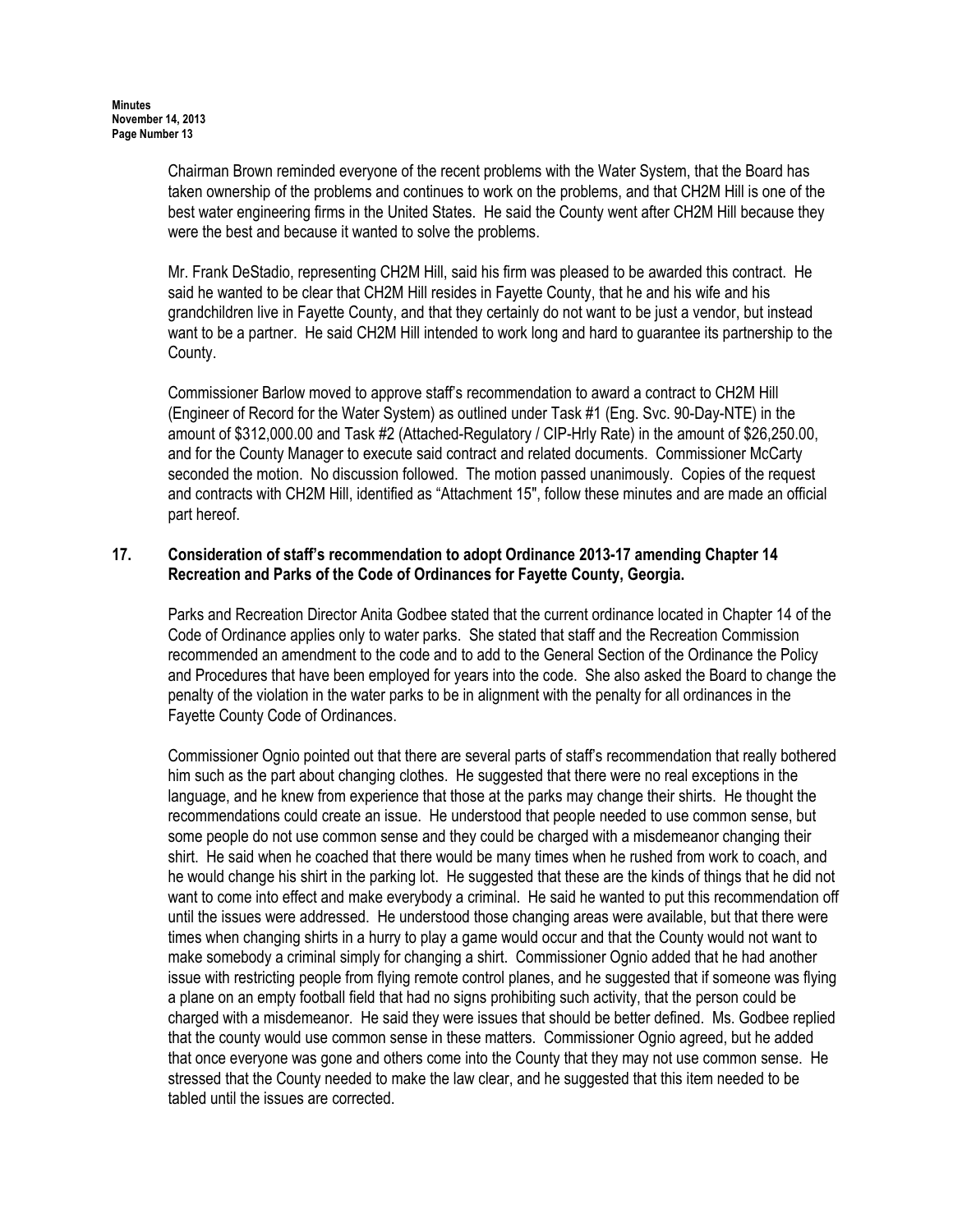County Manager Steve Rapson said staff could work on tightening up the ordinance to make people more comfortable. He added that the County cannot legislate common sense, but that language could be added that would address the majority of the concerns.

Commissioner Ognio moved to table this item until the changes were made. Commissioner McCarty seconded the motion.

Commissioner Barlow pointed out that Mrs. Godbee had been the Parks and Recreation Director for twelve years, and had actually worked in the department for 26 years. When asked how many ball games and recreation activities she had attended over her years, Mrs. Godbee replied that there were more than she could count. Commissioner Barlow stated that the reason he asked the questions was because he has no prior experience of what Commissioner Ognio spoke about, and he asked Mrs. Godbee what she had witnessed people changing shirts that would be in violation of the ordinance. Mrs. Godbee replied that she had not personally witnessed them on the ball field, but that people could be changing their shirts in cars, but she had not seen them on the ball fields doing it. Commissioner Barlow asked Mrs. Godbee what she would recommend for the Board to do. Mrs. Godbee replied that it would be a good idea for legal staff to look at the proposed amendments.

County Manager Steve Rapson added that staff would get with the Sheriff's Office on this matter. He said he had personally witnessed kids changing their shirts and plays skins versus shirts, and he said it was certainly not the intention of the proposed amendments. He stressed that there has to be some common sense exercised, and even if a citation was issued the judge would throw the citation out. He stated that the proposed amendments could be modified to address some of Commissioner Ognio's concerns.

Commissioner Barlow suggested that if the County were being reasonable with what was put into the ordinance, then typically any citation would be upheld by the court system, but if it was unreasonable and the ordinance was too strict, then the judges will bypass the ordinance saying it is not reasonableness.

Interim County Attorney Dennis Davenport informed the Chair that the motion to table needed to include a date certain when it would come back up again. Commissioner Barlow asked what staff was doing now in the absence of an ordinance. Mrs. Godbee replied that the County was basically enforcing policies and procedures that are in the books, and she added that the manuals do not address clothing. Mr. Rapson asked each Commissioner to provide staff with their individual concerns in order to ensure they are all addressed.

Commissioner Ognio amended his motion to table this item until the January 23, 2014 Board of Commissioners meeting. Commissioner McCarty seconded the amended motion. The motion passed unanimously. Copies of the request and Ordinance 2013-17, identified as "Attachment 16", follow these minutes and are made an official part hereof.

18. Consideration of staff's request to design and construct a parking lot at the Georgia Department of Driver Services facility, with said parking lot including seventy-three parking spaces, a driveway, and upgrades to the stormwater detention pond, for an estimated materials cost of \$50,938.00, utilizing Project Contingency Funds.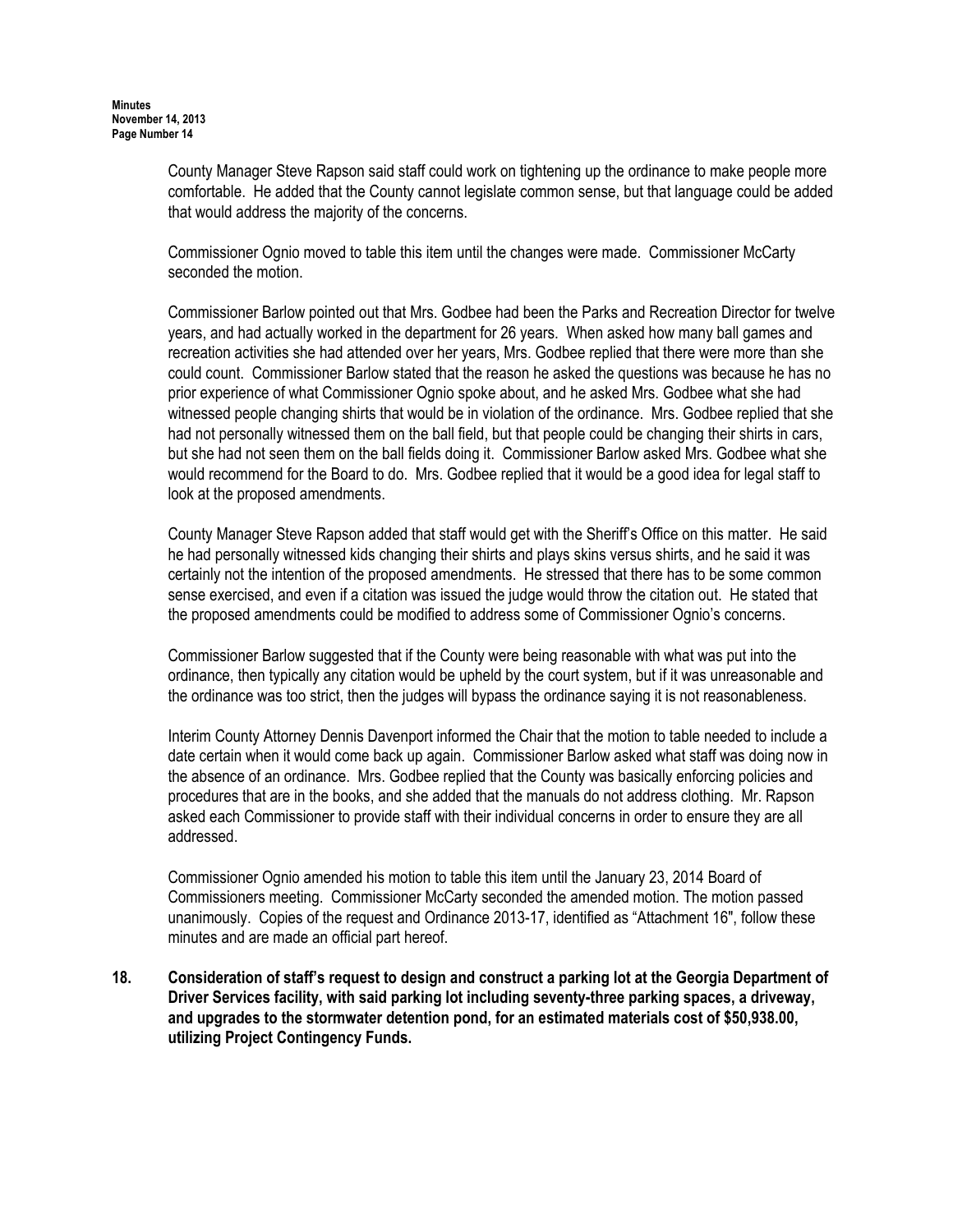Public Works Director Phil Mallon stated that a state agency operates the county property at the McElroy and McDonough Road. He said the county provides the property and building and that the state provides the services. He said that those who have gone to the location realize that there is insufficient parking. He told the Board that both he and County Manager Steve Rapson met with representatives of the Department of Drivers Services several times and looked at various options. He said they felt the best solution at this time was to expand the parking on the facility. He said a concept plan had been prepared, and he displayed the plan on the large screen for all to see. He explained that the plan was to put in approximately seventy parking spaces on the existing property and at the same time to improve the stormwater management pond at the location at a material cost of about \$51,000.00. He asked the Board to provide direction and to make funding available. Chairman Brown asked Mr. Mallon to describe the map so that people in the audience would understand what is being proposed.

County Manager Steve Rapson explained that there would be a barrier installed that would prevent people from parking at the intersection because, currently, people were parking along the road at the intersection and creating for real safety concerns.

Chairman Brown explained that the Department of Drivers Services is a state entity, and that the County is providing them with the use of the facility and is paying for the utilities so that they can issue drivers' licenses. He said it was realized that they are having a problem in that facility and they are feeling the pressures of a lot of usage. He said the parking issue was one of the problems they were feeling. He told the people that he has asked if the state could come up with some money in order to get them in a different location. He told the people that there is currently no money available from the State for this matter, and so the County was trying to put a Band-aid on the situation and just eliminate the dangerous parking element. He stated that this effort would still keep the people in crowded conditions and this issue would have to be addressed down the road. He suggested that as the State generates more money as the economy recovers, then the County will ask them to come up with a better facility.

County Manager Steve Rapson suggested that this work was intended to be a short-term fix and that hopefully the Department of Drivers Services will find another location. He stated that if they did not find another location then ultimately the County could close the facility due to safety concerns. He said the residents of Fayette County would then be affected due to the lack of convenience in obtaining the services.

Commissioner Barlow asked how long the effort to fix this problem had been in the works. Mr. Mallon replied that this problem had been explored for several years, but that it had become a top priority in the past ten to eleven months.

Commissioner Barlow moved to approve staff's request to design and construct a parking lot at the Georgia Department of Driver Services, with said parking lot to include seventy-three parking spaces, a driveway, and upgrades to the stormwater detention pond, for an estimated material cost of \$50,938.00, utilizing Project Contingency Funds. Commissioners McCarty and Oddo seconded the motion. No discussion followed. The motion passed unanimously. A copy of the request, identified as "Attachment 17", follows these minutes and is made an official part hereof.

### 19. Consideration of staff's request to adopt Ordinance 2013-21 amending the Code of Ordinances for Fayette County, Georgia by enacting provisions pertaining to the regulation of on-site sewage management systems.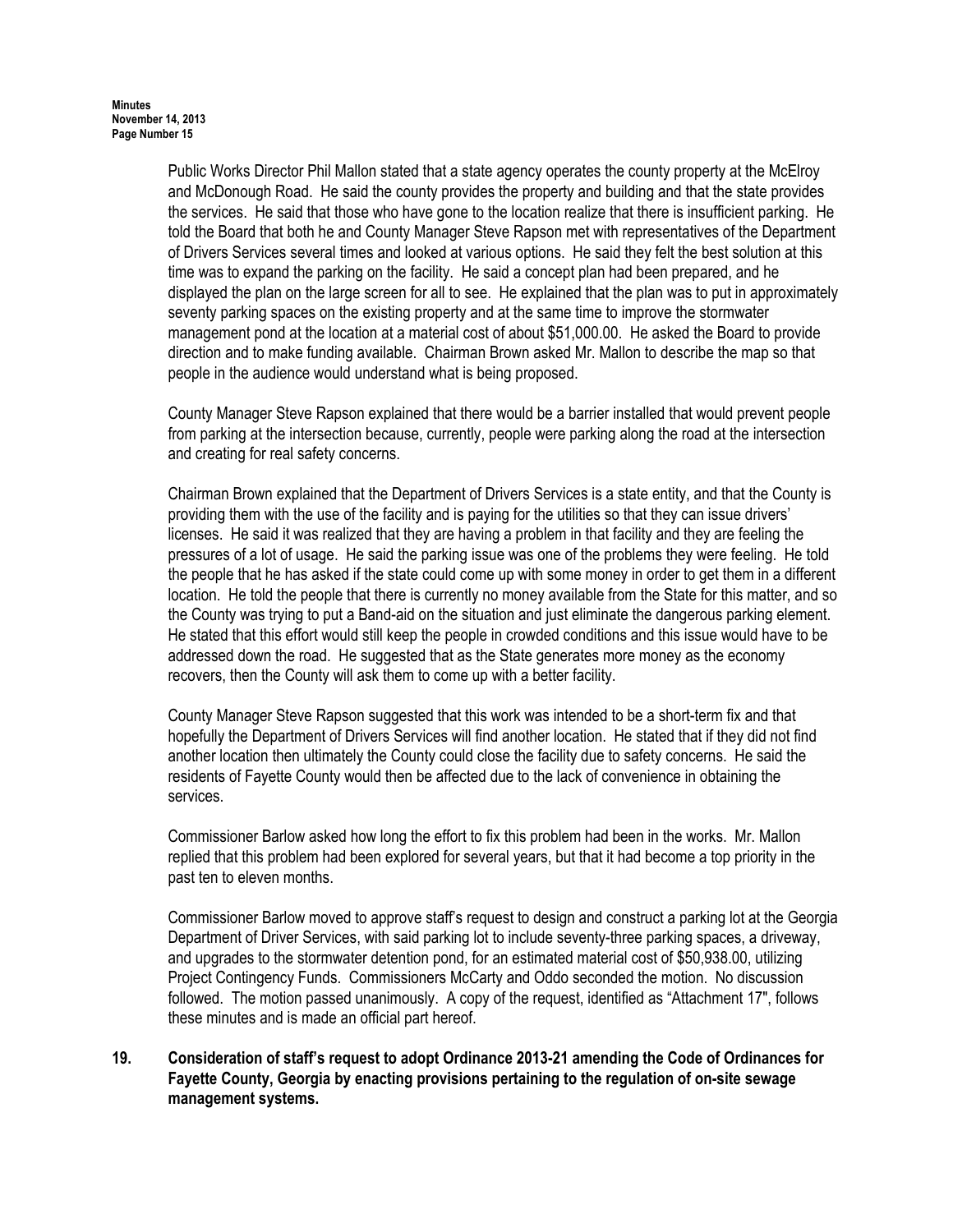Interim County Attorney Dennis Davenport briefed the Board on staff's request saying it was a housekeeping measure since it effectively takes state regulations and adopts them as a local ordinance for enforcement purposes. He said it would not change anything, but it would allow Code Enforcement Officers to write citations on these issues where before it would have to be enforced through the Board of Health and ultimately through the State Board of Health in Atlanta. He suggested that it would remove the inconvenience of enforcing the state's regulations through the Health Board and it would make enforcement more efficient. Mr. Davenport explained that some of the problems addressed would be the occasional failed sewage system that requires quick action and results.

Commissioner Ognio pointed out that one section of the ordinance that talked about the type of pipes to be used and referred to them as Schedule 40 PVC, and he hoped that requirement could be put as a minimum standard. Environmental Health County Manager Robert Kurbes replied that it is a minimum standard since it is the minimum sized pipe that can be used for the conveyance piping. Commissioner Ognio stressed using Schedule 40 PVC as a minimum and that someone could upgrade to better pipes for their jobs. Mr. Kurbes replied that the State's mandated Code that the Board of Health has to enforce only allows PVC as the only acceptable piping for conveyance piping. He said a person could go stronger than a Schedule 40, but that the person could not use any other material than PVC pipes. Commissioner Ognio replied that he was aware that in other counties they have used stainless steel and pure iron pipes, and he said he was confused. Mr. Kurbes replied that they were not allowed for on-site sewage, but that they may be allowed for sewer systems and he referred to the code in providing his answer.

Commissioner McCarty asked if this ordinance applied to septic systems. Mr. Kurbes replied that this ordinance applied to septic systems since on-site sewage management systems are septic systems.

Commissioner Barlow moved to approve staff's recommendation to adopt Ordinance 2013-21 amending the Code of Ordinances for Fayette County, Georgia by enacting provisions pertaining to the regulation of on-site sewage management systems. Commissioner Oddo seconded the motion. No discussion followed. The motion passed unanimously. Copies of the request and Ordinance 2013-21, identified as "Attachment 18", follow these minutes and are made an official part hereof.

# 20. Consideration of Ordinance 2013-22 amending the Fayette County Code, Chapter 19., Article IV., Stormwater Management and establishing a rate-fee schedule and amendments to the Stormwater Utility Credit Technical Manual referenced in this ordinance.

Environmental Management Director Vanessa Birrell briefed the Board on this request by saying after a long year of assessing stormwater that she was coming to the Board to bring an amended ordinance. She said the ordinance had been dissected, that the rate schedule was removed from the ordinance and is being presented as a separate document for the Board's consideration. She said staff also amended the Stormwater Utility Credit Technical Manual as directed by the Board members to exclude the credits pertaining to water quality, and to give those credits toward structural stormwater improvements.

Commissioner Oddo said the ordinance was still a work in progress and there were still areas that needed to be clarified.

Commissioner Oddo moved to amend the Stormwater Ordinance as follows: to establish a late payment penalty removing sections pertaining to filing notice of liens as a payment enforcement method, to remove the credits for rain barrel watershed stewardship and septic tank maintenance, and to add credits for ten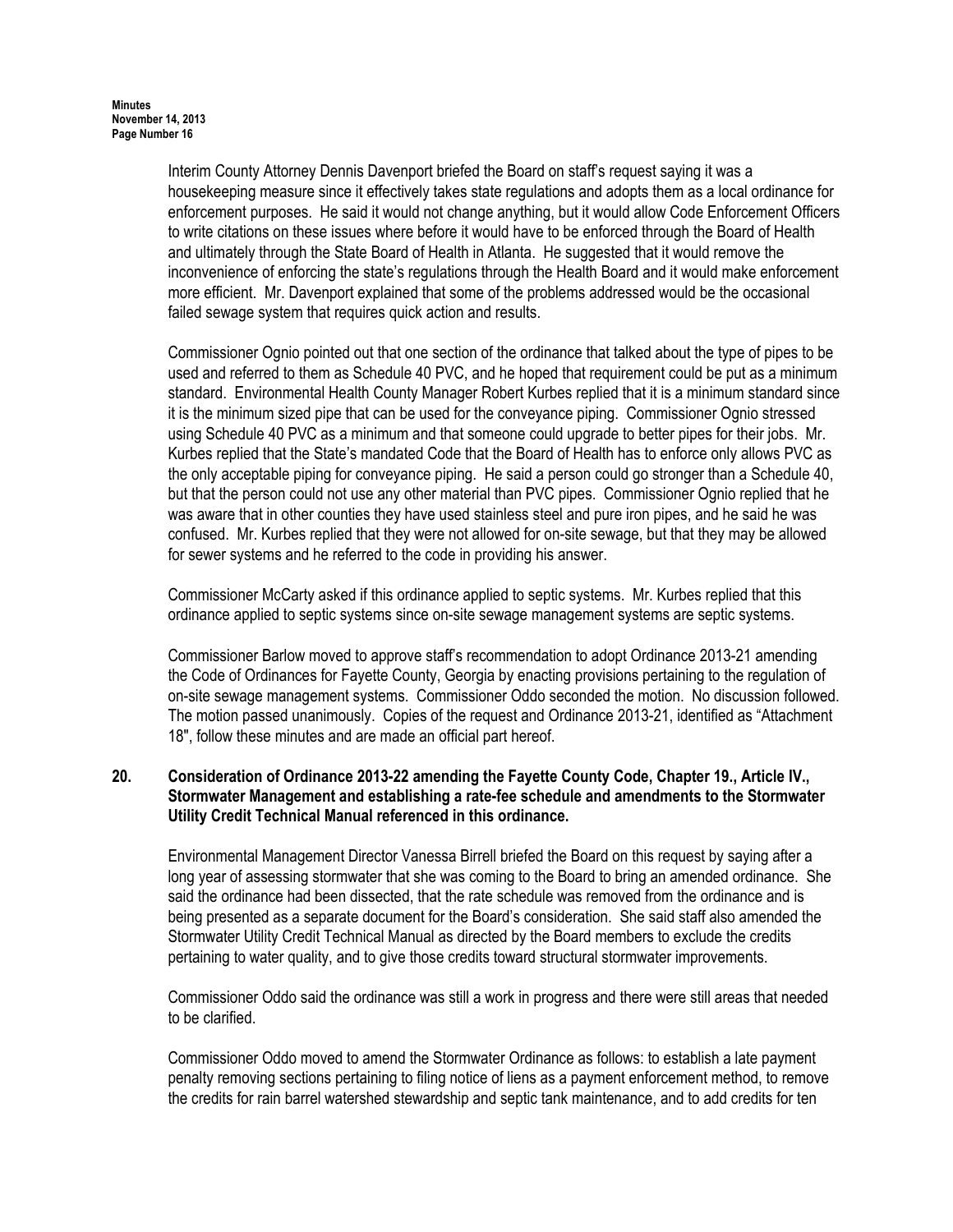and fifteen acre lots, and for residential ponds, with the balance of the actual finalization of the ordinance to be taken up at a later date. Commissioners McCarty and Ognio seconded the motion. No discussion followed. The motion passed unanimously.

Commissioner Oddo moved to establish a date for the finalization of the ordinance to January 23, 2014. Commissioner Barlow seconded the motion. No discussion followed. The motion passed unanimously. Copies of the request and Ordinance 2013-22, identified as "Attachment 19", follow these minutes and are made an official part hereof.

## 21. Discussion of a Future Land Use Plan study for the State Route 74 Corridor.

Chairman Brown told the audience that the Board had additional documents on the dais. He explained one document was provided from Ms. Linda Sandwich and it was dated November 14, 2013 to the Fayette County Board of Commissioners, that there was a Fayette County GIS map, and there was another GIS map entitled Highway 74 South, and a Group Six Starr's Mill Professional Center Conceptual Master Plan, and a Conceptual Plan for the Gates with Integrated Science and Engineering.

Community Development Director Pete Frisina reported that Ms. Sandwich approached Planning and Zoning some while ago in order to rezone some property on State Route 74 South. He said staff discussed the issue with Ms. Sandwich and relayed to her that the County's Land Use Plan does not reflect those types of Land Uses in the southern portion of Fayette County in that area. He said staff suggested that she bring the question to the Board of Commissioners in order to determine if the Board wanted to consider making Land Use changes on the State Route 74 South corridor. Mr. Frisina then displayed maps of the area and described the area under consideration and told of some considerations to bear in mind. Chairman Brown informed everyone that the State Route 74 Corridor recently went through a widening project and is now a four-lane highway.

Ms. Sandwich informed the Board that the four lots that she was looking at for possible rezoning do have "some detractable" for future sales. She said there is one home for sale which is located next to a church and it has a horse farm, and that there is another house for sale. She said the owners of both houses are not opposed to rezoning or a future land use because this should open up the market for those houses that are somewhat landlocked. She requested that the Board submit her suggestion to the Planning Commission in order to look at a future Land Use Plan change.

Chairman Brown said he had looked at the area for quite a while and said that the borders of Peachtree City were going to rest where they were and that he did not anticipate any change to them. He explained that one thing he was looking at was that he did not want to see properties get subdivided and split into more houses that would cause more access problems. He thought the office concept might be a pretty decent proposal. He added that one thing that the Starrs Mill School Complex is looking at is that some schools do have capacity and they could bring in a few more students, but that Starrs Mill is not one of those schools; so space is an issue in the area. He suggested that there would be low traffic counts by placing office facilities in the area, and they do not interfere with the subdivisions nearby since they have different access points onto the highway. He said he did not have a real problem with Ms. Sandwich's request, and he thought the rural boundary at State Route 74 and State Route 85 would make a great line of demarcation. He said he would be in favor of having the Planning Commission explore what the possibilities would be for office use in that area since it would bring revenue, since it would not produce more students, and since it will not have a negative traffic effect on State Route 74.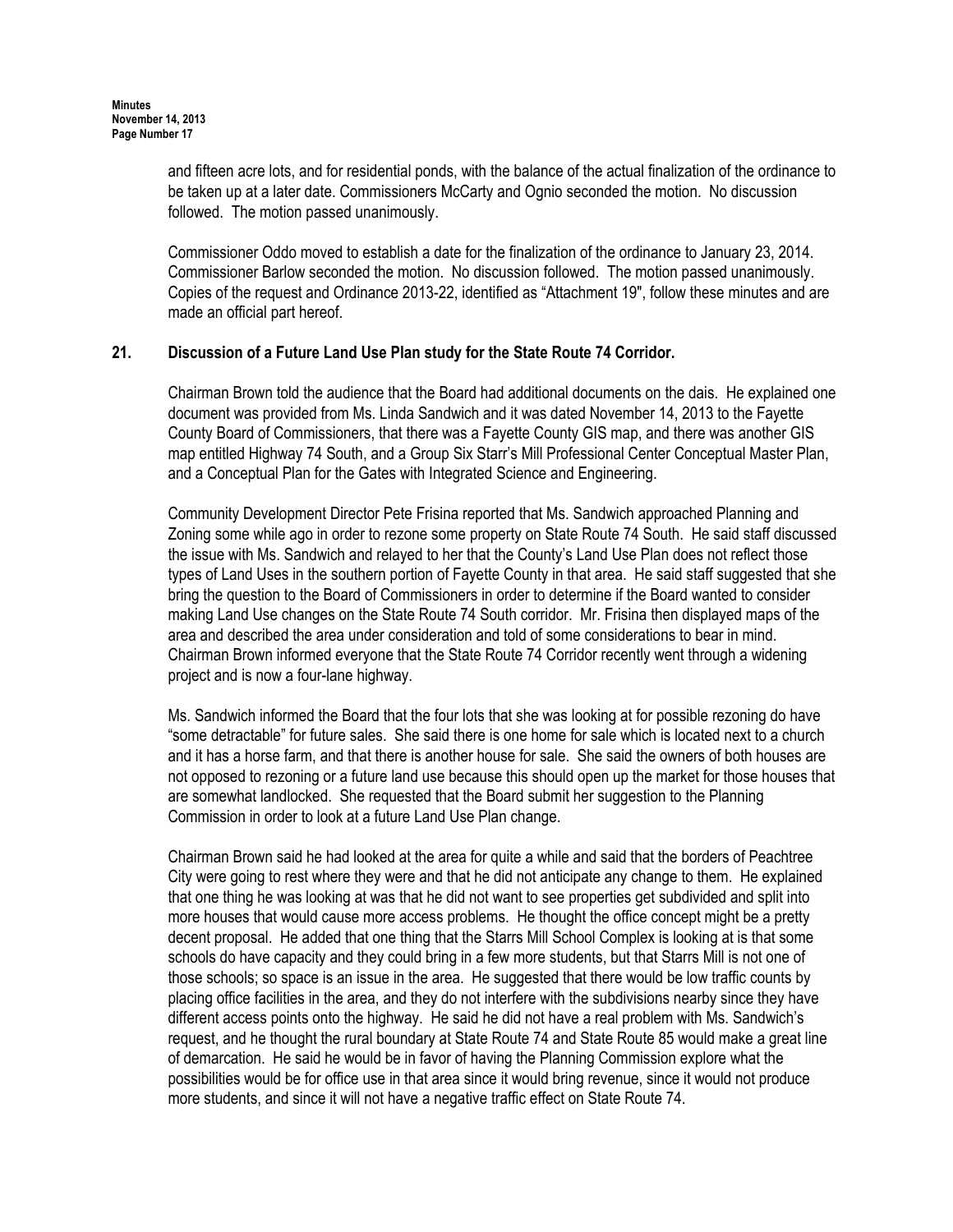Commissioner Barlow asked Ms. Sandwich if he heard her correctly that there were several houses in the area. He recalled that Ms. Sandwich said she had spoken to homeowners, but he asked if she had spoken to the church as well. Ms. Sandwich replied she had not spoken to the church. Commissioner Barlow thought it would be a real plus to talk to the church since the church was really well respected and since the leadership is well respected. He suggested that if the church were in favor of the initiative then it would be a plus for Ms. Sandwich. He added that he saw nothing that would prevent the Board from going forward with the Planning Commission.

Commissioner Oddo said he had driven the area as well trying to observe the area. He said he saw the retail moving south. He suggested that Georgia Highway 85 would serve as a natural barrier as a stepdown to A-R Zoning. He agreed that people would probably not want to build homes in the area so the request should be considered.

Commissioner McCarty added that he has driven through the area and he thought the request would make great use of the property in the area, and he added that he could not think of anything else that could go into the area any better.

Chairman Brown moved to send this item to the Planning Commission to review for a possible decision on the Future Land Use Plan being amended to allow office in those specific sites that have been mentioned. Commissioners McCarty and Oddo seconded the motion.

Mr. Dennis Chase commented said the area near The Chimneys is already being served with sewer line, and that the County would be running into a situation with the Peachtree City Water and Sewerage Authority who will want to service some of the area, especially since areas are adjacent to properties already being served. He thought the County should be sure that when the plan is under consideration, then the County should consider how it is going to address that problem. He predicted that the problem would come up, that the Peachtree City Water and Sewerage Authority was desperate to sell their excess capacity, and that they will want to sell it to the County. He said that in the past the Board of Commissioners has opposed any extension of sewer lines into county properties or county zoned areas, and when the County does this, then it would begin looking at starting a precedence. He said these issues should be taken into consideration before the County makes too hasty a decision.

The motion to send this item to the Planning Commission to review for a possible decision on the Future Land Use Plan being amended to allow office in those specific sites that have been mentioned passed unanimously. Copies of the request and the additional documents specified by Chairman Brown, identified as "Attachment 20", follow these minutes and are made an official part hereof.

### 22. Consideration of a recommendation from the Selection Committee to appoint Mr. Allen Phinney to the Fayette County Development Authority, and for said appointment to begin immediately and to expire on April 9, 2014.

Commissioner Oddo moved to accept the Selection Committee's recommendation to appoint Allen Phinney to the Fayette County Development Authority, and for said appointment to begin immediately and to expire on April 9, 2014. Commissioners McCarty and Barlow seconded the motion. No discussion followed. The motion passed unanimously.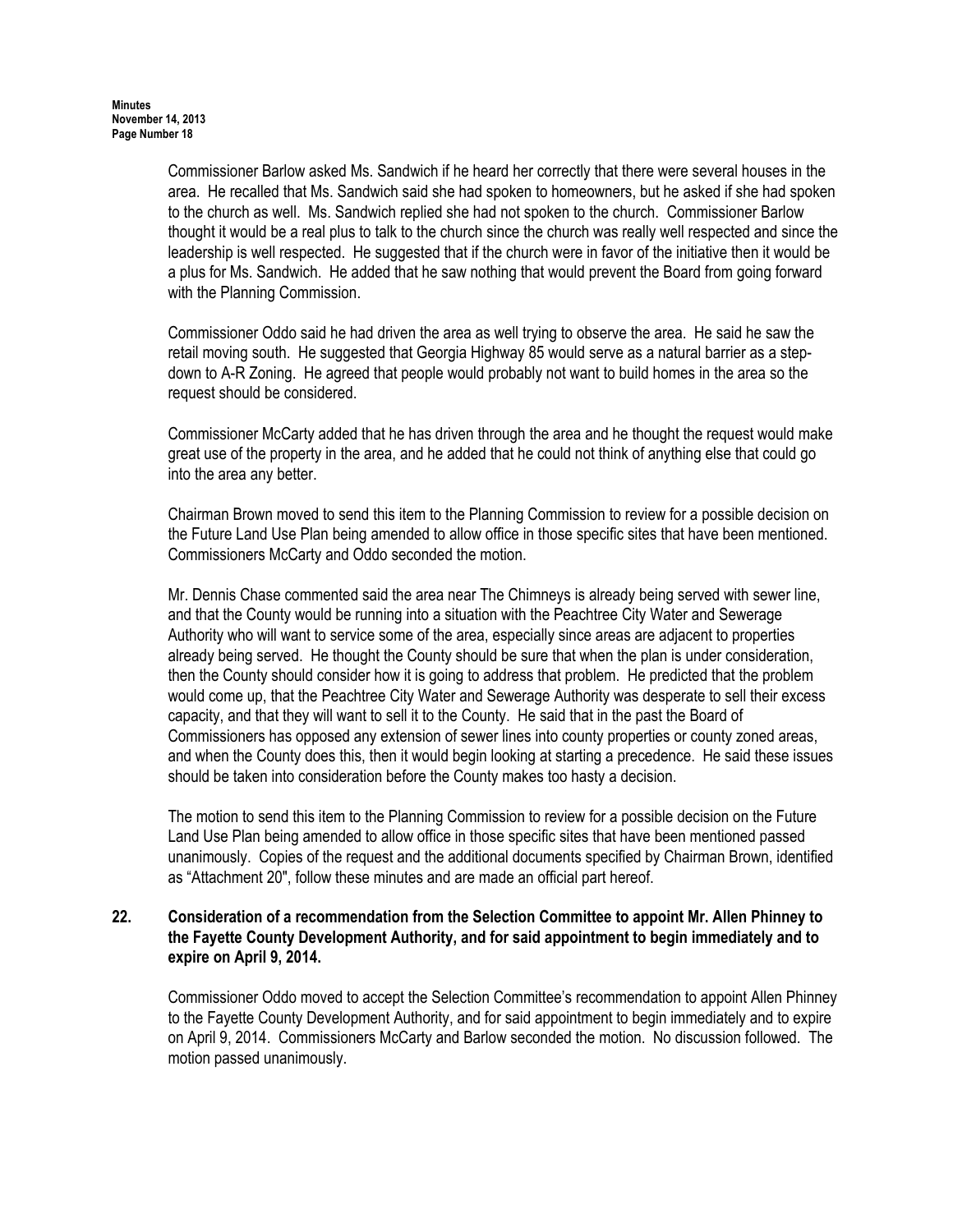.

Commissioner Oddo commented that he was on the Selection Committee for this appointment, and he wanted everyone to know that all the candidates were very qualified. He said both he and Commissioner McCarty had a difficult time making the selection. He said there were many people in the County who want to serve and are capable of serving. He said in this situation, Mr. Phinney had some excellent qualifications that would really be good for the Development Authority. He encouraged everyone to keep applying for other positions. He thanked Mr. Phinney for offering to take on the position, and he thought the appointment was good for Fayette County. A copy of the request, identified as "Attachment 21", follows these minutes and is made an official part hereof.

# 23. Consideration of a resolution from the City of Fayetteville consenting to the inclusion of Certain Fayette County Ad Valorem Taxes in the computation of the Tax Allocation Increment for the City of Fayetteville Tax Allocation District Number One- Highway Corridor.

Mayor Greg Clifton of the City of Fayetteville stated that the city appreciated the Board's cooperation on this matter, and that the city looked forward to renovating the older parts of the City of Fayetteville. He suggested that with Pinewood Studios coming to Fayette County the city was going to see growth and economic activity, and it was his desire and hope that the Tax Allocation District would play a part in revitalizing the city with new growth. Mayor Clifton explained that a Tax Allocation District is an area that is mapped off within the confines of a jurisdiction that must have sewer, and the properties within the mapped out property must be contiguous by way of right-of-way. He said the properties have to be in state of distress or are underutilized. He stated that the taxes for the properties within the mapped out area would be frozen and the future increase of the value of property goes into a fund for the TAD district. He said the incremental valuation of those properties are paid to a fund instead of to a city or school board, and those funds are used to finance future economic growth. Mayor Clifton said the TAD has been on the law books within Georgia over the past fifteen years, that over half of a billion dollars of economic development have been funded through TAD, and that no TAD initiative has failed, even during the past recession. He thought this was perfect timing for the city since old Fayetteville needed to be renewed. He repeated that he appreciated the County and the School Board's support in this matter. He clarified that the hope for result of the TAD is not only for property in the TAD district but also for properties adjacent to the TAD district, and that there will be an increased tax digest that will benefit everyone.

County Manager Steve Rapson agreed with the mayor's comments, clarified that the Tax Allocation District has to be for distressed properties, and that the definition of distressed properties is the State government's definition of distressed properties. He explained that the thought process was that those properties would not develop as quickly, so it is a good economic development tool as well as a good revitalization tool. He suggested that since the taxes are fixed, the two other aspects of this particular TAD that was being put into place established a TAD Advisory Board that will be made up of the city manager, the county manager, and the superintendent of the school board so that the projects, as they are coming before the TAD to be funded, will be vetted by the Advisory Board who will then return to the respective Boards or Council. He said that as far as Fayette County is concerned, this TAD would exclude EMS and E-911, so as those incremental properties develop, they would not have derogatory impact to public safety.

Commissioner Oddo moved to accept the resolution from the City of Fayetteville consenting to the inclusion of Certain Fayette County Ad Valorem Taxes in the computation of the Tax Allocation Increment for the City of Fayetteville Tax Allocation District Number One- Highway Corridor. Commissioner Ognio seconded the motion.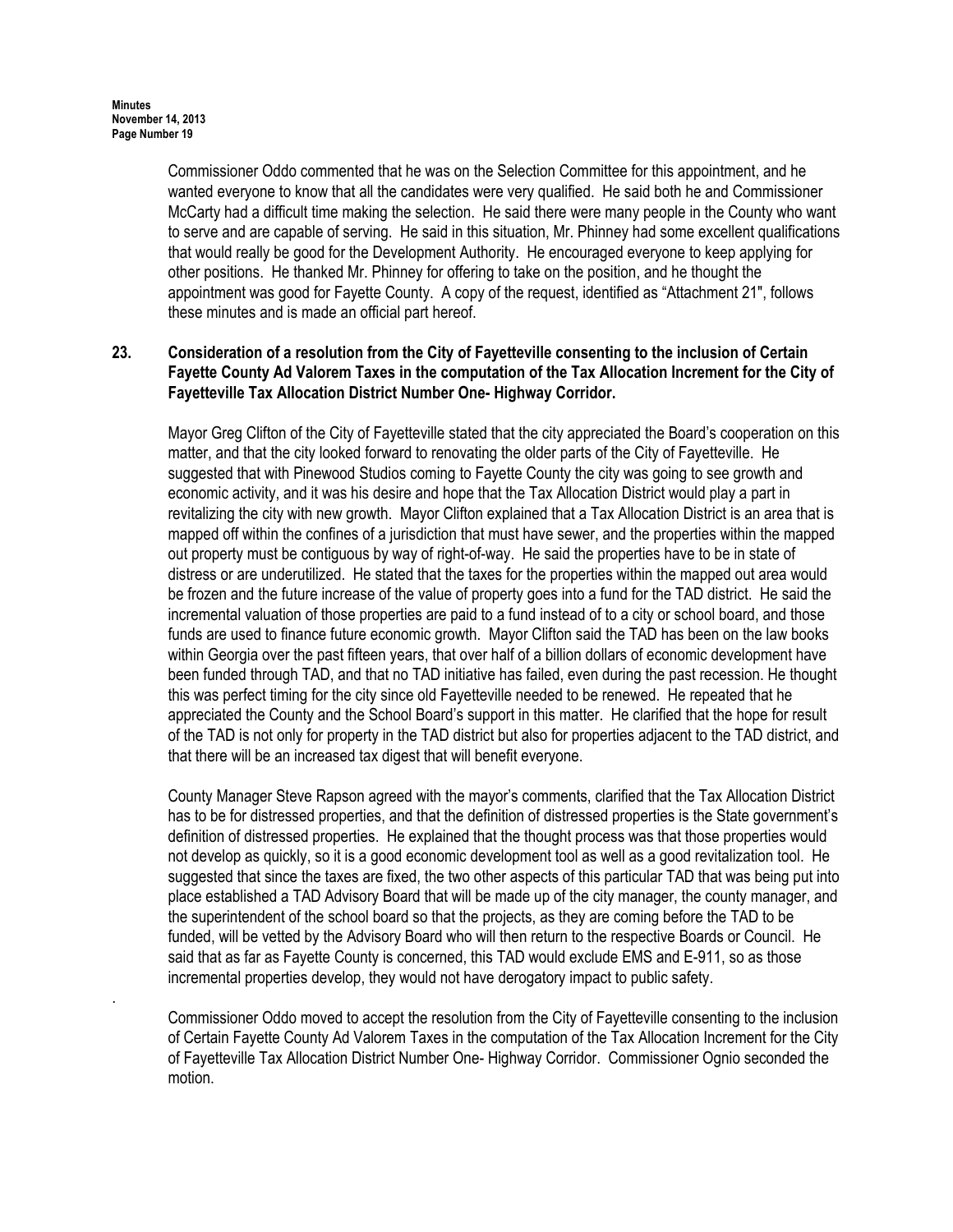Chairman Brown said he had seen the TAD tool work before, and he thought the City of Fayetteville was on the right track. He said the County would not lose a dime over what it is already collecting in ad valorem revenues on those properties. He said that on January 1, 2014, the County would be collecting the same amount that it is collecting currently, and he clarified that while the County would not lose revenue it would also not gain additional revenue as the property grows over the allowed timeframe. He said that was the incentive for developing the property. He pointed out that what is good for Fayetteville is good for Fayette County, and that the County would help the cities any way that it could.

The motion to accept the resolution from the City of Fayetteville consenting to the inclusion of Certain Fayette County Ad Valorem Taxes in the computation of the Tax Allocation Increment for the City of Fayetteville Tax Allocation District Number One- Highway Corridor passed unanimously. Copies of the request and Resolution with the City of Fayetteville, identified a "Attachment 22", follow these minutes and are made an official part hereof.

# 24. Request for Fayette County to pay for legal representation for Ms. Marilyn Watts.

This item was removed from the Agenda at the Acceptance of the Agenda. A copy of the request, identified as "Attachment 23", follows these minutes and is made an official part hereof.

### 25. Water Committee recommendation to approve the City of Fayetteville to use the waterline easement on Highway 85 to service 1391 Highway 85 with sewer conditioned upon any future ongoing maintenance associated with the waterline under the sidewalk not to be paid for by the Fayette County Water System.

Chairman Brown informed everyone that this item was added to the Agenda 24-hours prior to the start of the meeting, and that the media was notified, and that copies of the Agenda item were given to the press. He explained that the Agenda item was with each Commissioner at the dais and that if anyone wanted a copy of the material that they could contact the County Clerk.

County Manager Steve Rapson explained that this issue was basically a housekeeping item that was talked about when a similar request was rescinded at the October 24, 2013 Board of Commissioners meeting. He said the owner and the developer have worked out the issues in regards to the easement. He said Matt was in the audience to answer specific questions, and he repeated that this was basically the same project that the Board recently rescinded.

Chairman Brown stated that the reason that this item had to be added to the Agenda so quickly was because the parties were closing on December 5, 2013, prior to the Board of Commissioners December 12, 2013 meeting. He said the Board was trying to accommodate the parties so that they could make their closing date.

Commissioner Barlow moved to approve the Water Committee's recommendation to approve the City of Fayetteville to use the waterline easement on Highway 85 to service 1391 Highway 85 with sewer conditioned upon any further ongoing maintenance associated with the waterline under the sidewalk not to be paid for by the Fayette County Water System.

Chairman Brown indicated that staff was informing him that the address was 1381 Highway 85.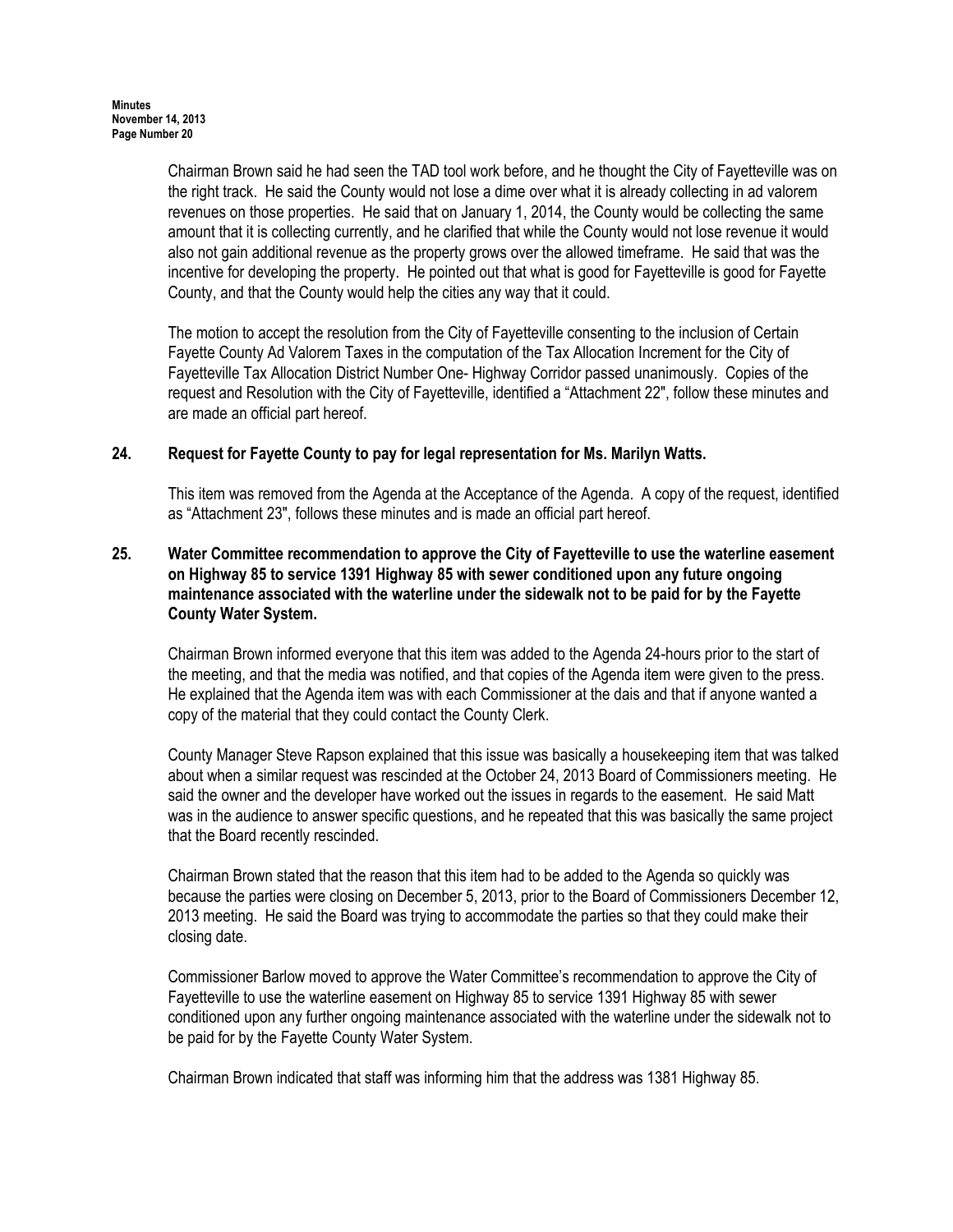Commissioner Barlow amended his motion to approve the City of Fayetteville to use the waterline easement on Highway 85 to service 1381 Highway 85 with sewer conditioned upon any further ongoing maintenance associated with the waterline under the sidewalk not to be paid for by the Fayette County Water System. Commissioner McCarty seconded the motion.

Interim County Attorney Dennis Davenport said he understood Commissioner Barlow to say that the County would not pay for maintenance. He said the issue was not paying for maintenance, but that the portion of the waterline easement that is going to have a sidewalk over the top of the waterline to the extent that the County would have to maintain the waterline by going through the sidewalk. He said that is what the County would not pay for–replacing the sidewalk.

 The motion to approve the City of Fayetteville to use the waterline easement on Highway 85 to service 1381 Highway 85 with sewer conditioned upon any further ongoing maintenance associated with the waterline under the sidewalk not to be paid for by the Fayette County Water System passed unanimously.

The Board returned to this Agenda item based on Mr. Clay Crim's correct information provided during Public Comment. Mr. Rapson verified to the Board that the property in question is located at 1391 Highway 85 as originally listed.

Commissioner Ognio moved to change the address on the Water Committee recommendation to approve the City of Fayetteville to use the waterline easement on Highway 85 to service 1391 Highway 85 with sewer conditioned upon any further ongoing maintenance associated with the waterline under the sidewalk not to be paid for by the Fayette County Water System. Commissioner Barlow seconded the motion. No discussion followed. The motion passed unanimously. Copies of the request and other documents specified by Chairman Brown, identified as "Attachment 24", follow these minutes and are made an official part hereof.

# ADMINISTRATOR'S REPORTS:

Direction Sought on New Business Item #24: County Manager Steve Rapson asked for Board direction on how staff should handle the request. Commissioner Oddo suggested that it would be better to redirect the matter to the County's Insurance Agency, and to let the Insurance Agency analyze the matter and take it out of the Board's hands. Interim County Attorney Dennis Davenport agreed that this is a coverage issue, and that the County typically sends coverage issues to the Insurance Agency.

Chairman Brown informed everyone that he would abstain from the conversation because he was named in the matter.

Commissioner Oddo moved to send the request for Fayette County to pay for legal representation for Ms. Marilyn Watts to the County's Insurance Agency. Commissioner Barlow seconded the motion. No discussion followed. The motion passed 4-0-1 with Chairman Brown abstaining from the vote.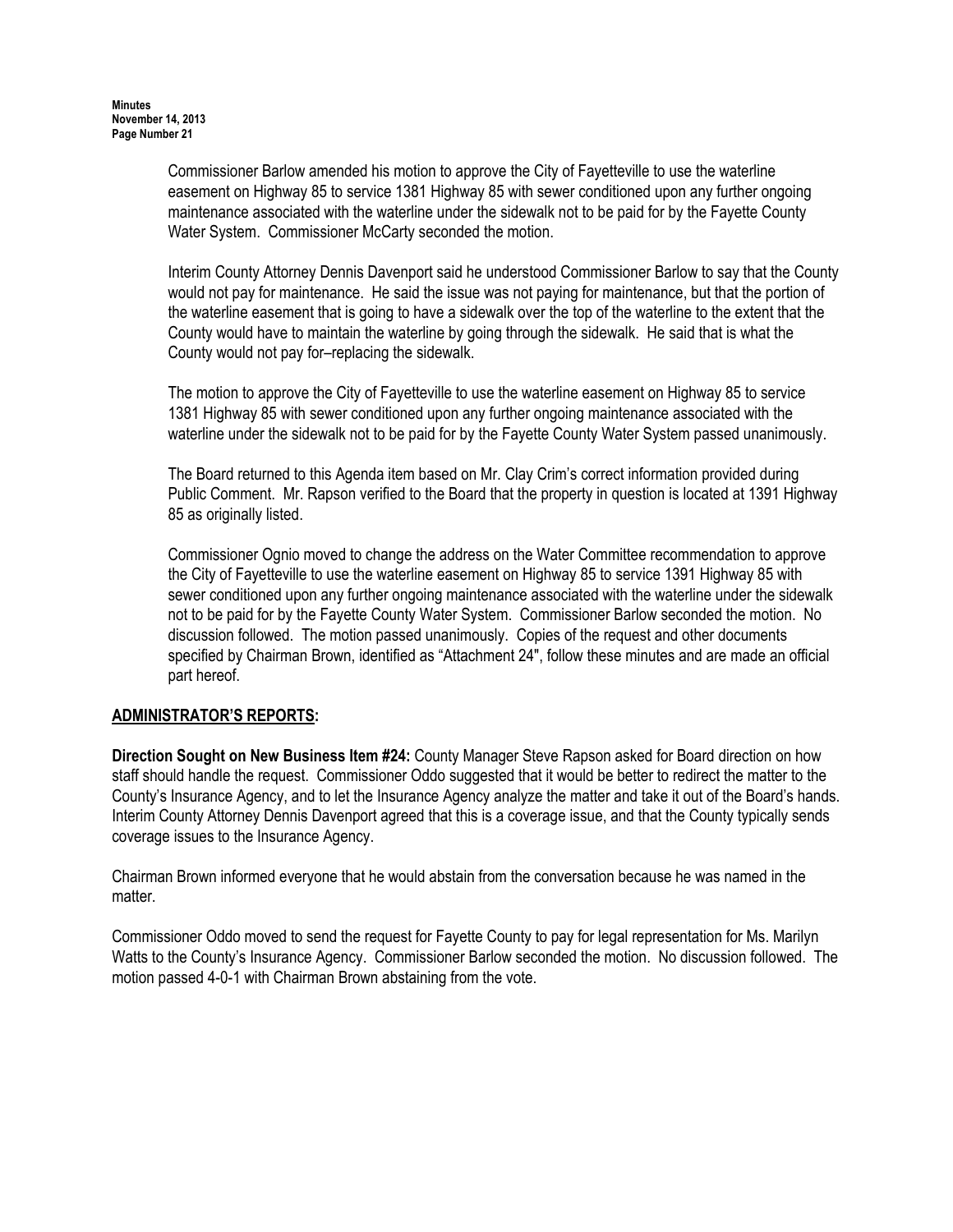Update on the Core Infrastructure SPLOST: County Manager Steve Rapson informed the Board that there were plenty of rumors and speculation about what the County would do since the Core Infrastructure SPLOST was not passed in the recent election. He explained that staff would take the Category I, Category II, and Category III projects and short-list them according to how the County would like to spend half a million dollars on the needs. He told the Board that Stormwater Utility bills would be issued shortly around Thanksgiving and Christmas. He suggested that this issue would be taken up at the April 2014 Retreat in preparation of next year's budget in regard to what the long-term plan will be.

Consent Order from the Environmental Protection Division: County Manager Steve Rapson reported that the County received a draft Consent Order from the Environmental Protection Division (EPD) and that it is under evaluation at the moment. He reported that staff had a meeting with EPD on October 21, 2013 to review the County's comments with regard to the issue, and he reported that the County has a 45-day window to respond to the draft Consent Order. He informed the Board that staff intended to respond to the draft Consent Order right after the Thanksgiving holiday as opposed to taking the entire 45-day window to respond. He stated that an update could be given to the Board at the December 12, 2013 Commissioners meeting. He added that the County has completed 89 out of the 150 deficiencies listed in the Sanitary Survey, meaning 59.3% of the deficiencies have been completed.

# ATTORNEY'S REPORTS:

Four Items for Executive Session: Interim County Attorney Dennis Davenport reported that he had four items to be discussed in Executive Session composed of one item of Real Estate, two items of Threatened Litigation, and one review of the October 24, 2013 Executive Session Minutes.

# COMMISSIONERS' REPORTS:

Commissioner Barlow: Commissioner Barlow responded to Mr. Hogart's public comments, and he thanked Liberty Baptist Church and Mr. Hogart for keeping the Board in prayer. He said he thought about II Chronicles 7:14, quoted the verse, and submitted that it was prayer that is going to solve the issues in Fayette County. He stated that God was needed in America and that God is needed in Fayette County. He thanked staff for their work, and he said he prayed for staff's safety in travel and he wished staff would have a wonderful time with their families. He also said he prayed for those in attendance and he would pray that they have a good time with their families. Commissioner Barlow closed by thanking the citizens who come to the meeting and express their opinions. He recalled that the first Commissioner meeting that he attended about three years ago had all of about five citizens in the audience. He suggested the reason that was the case was because the Commissioners did not pay attention to what the citizens had to say, so the citizens stopped coming. He said that current Board has turned that matter around, that he was proud of that, and that he was thankful for the people who come to the meetings. He acknowledged that he may not always agree with what a citizen says, but he agrees that they have the right to say it, and that he volunteered and was elected to hear the citizens, and that he gladly does so. He reiterated that he would pray for everyone's safety, and thanked them for coming out.

Commissioner McCarty: Commissioner McCarty stated that Mrs. Emily Louise Burgess, who is the mother of Purchasing Director Ted Burgess, passed away earlier in the week. He informed everyone that she was 92 years of age when she passed, and she left a husband that she had been married to for 72 years. He wished that they had been around so that the Board could celebrate their 73<sup>rd</sup> wedding anniversary. He said everyone knew, and that the family knew, where Mrs. Burgess is at the moment. He said the Commissioners wanted everyone to know that they were remembering Ted and his family in the prayers. Commissioner McCarty closed his remarks by wishing everyone a Happy Thanksgiving.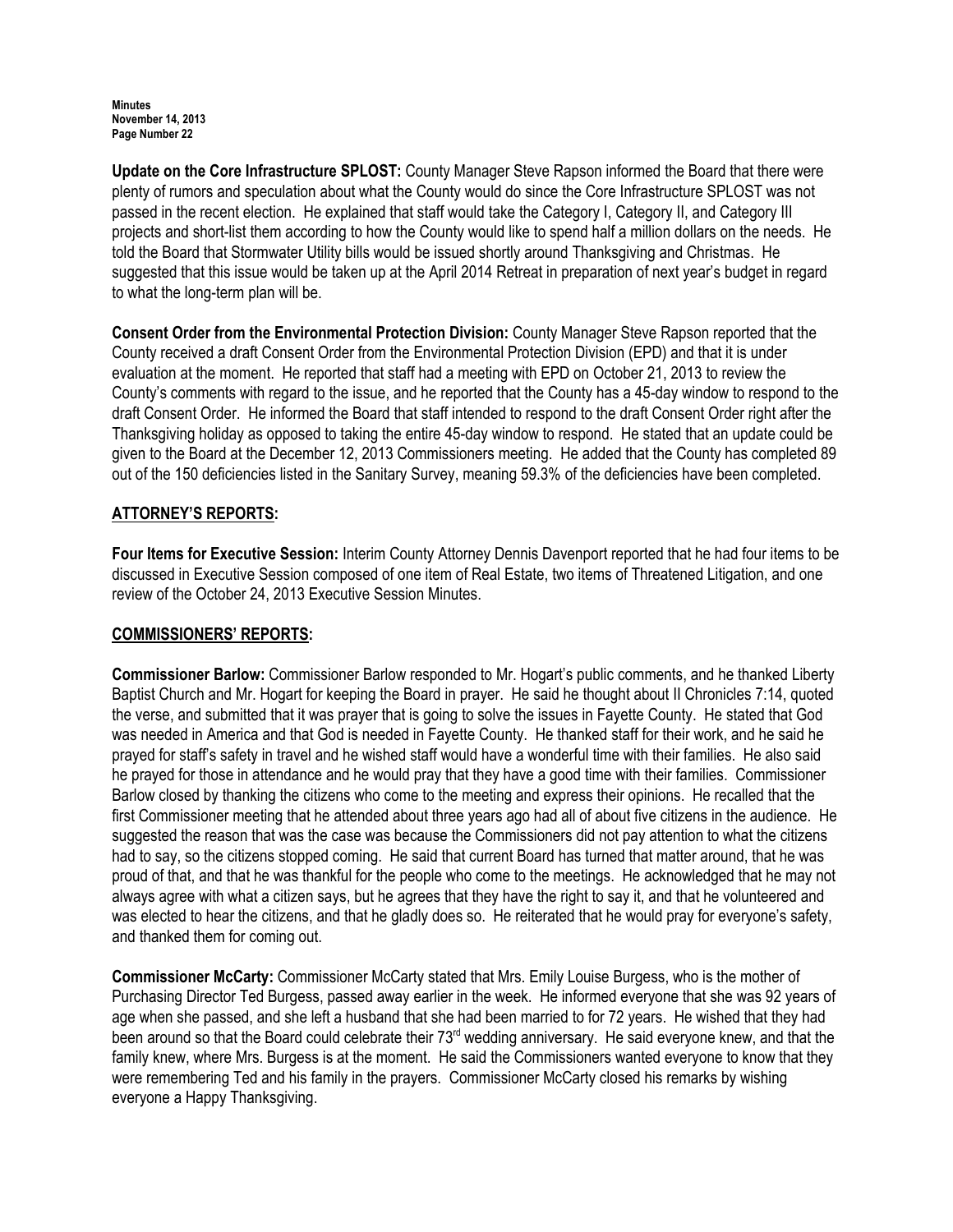Commissioner Ognio: Commissioner Ognio said he wanted to address the Sexually Oriented Businesses that were discussed in public comment. He said he personally did not like where they were going because he has a business in those areas and that he does not want "sex shops" next to his business. He understood that his business is not his home, and he understood that those who live in the area are affected differently. He said that as far as being afraid of being sued over where "sex shops" can be located, the fact is that if the ordinance was not passed and a sexually oriented business decided to come to the County, in most cases the "sex shops" have won the suit and been able to locate anywhere they want. He thought that if the people wanted to address the problem it would be more beneficial to get with the State legislatures to see if there is a way to prevent them altogether. He explained that the Board of Commissioners does not have the power to prevent sexually oriented businesses from coming to Fayette County, but that it does have the ability to try to limit them to areas. He suggested that if the people had a better way to figure out a limited area, then the Board would be open to those suggestions. He emphasized that the County has to do something and not just open for "sex shops" to locate anywhere they want. Commissioner Ognio closed his remarks by wishing everyone a Happy Thanksgiving and hoped everyone would have a safe holiday.

Commissioner Oddo: Commissioner Oddo agreed with Commissioner Ognio's remarks. He suggested that the Board's recent action can be fixed or changed or amended, but that the Board's action did put protections into place. He wished the Burgess family well. He told the audience that each Commissioner went to the visitation, that Ted and his wife, Del, are great people. He said he understood how Ted feels, and wished him well. Commissioner Oddo wished everybody a Happy Thanksgiving. He said he was very thankful that Fayette's citizens gave him the opportunity to represent them this year by being a Commissioner. He understood that everything he did may not have exactly accorded with what everyone wants, but he suggested that he did not think anyone could find others who are trying as hard as the Board is trying to do what is right by the County. He said serving was a great privilege, that he appreciated the opportunity, and that he looked forward to the rest of his term.

Chairman Brown: Chairman Brown strongly advised everyone to use the internet and look at the October 24, 2013 Board of Commissioners Minutes and recordings to see the discussion that was had concerning sexually oriented businesses, or "sex shops." He corrected a misconception by saying that there are no proposed "sex shops" currently coming to Fayette County, and that the Board's action was strictly a preventive action in an effort to head off the issue. He reminded the people that there have been many lawsuits concerning this issue in the past throughout metropolitan Atlanta, and that the jurisdictions have lost almost all of them. He said the County had to do something, and that the Board is determined to do something about this issue. Chairman Brown told everyone that when he was mayor of Peachtree City this issue came up around 2002 or 2003. He said the city rushed on the matter since several jurisdictions had just lost lawsuits, and it did the same exercise that the County just did recently. He told everyone that the area that was designated was the closest to his subdivision as it was across the street from his subdivision in the industrial area. He said the decision did not go over well at his house or street, but something had to be done. He pointed out that to date, not a single "sex shop" has moved into Peachtree City, and he hoped it was because the city took the right action at the right time. He encouraged the citizens to give the Board alternatives that could be considered, and if better alternatives can be found, then there would be five Commissioners who would go back and change the current ordinance. He reminded everyone that there would be no easy choices, that there are no easy alternatives, and that somebody would feel pain no matter what zoning classification is used. Secondly, Chairman Brown stated that he accepted the 2013 Democracy Award, and it was for trying to improve State Ethics. He said the Board had passed a resolution on the matter and that he had testified at the state level. He stated that at the award ceremony that he told everyone that Senator Josh McKoon was the only person in the entire State Senate willing to do the ethics changes and that Senator McKoon took much abuse and was maligned for taking that stand. He said if Senator McKoon had not had the courage to put forth ethics reform into legislation, under fierce retribution, then there would have been nothing to talk about. Chairman Brown said he owed Senator McKoon a great deal of gratitude. He added that had it not been for the four County